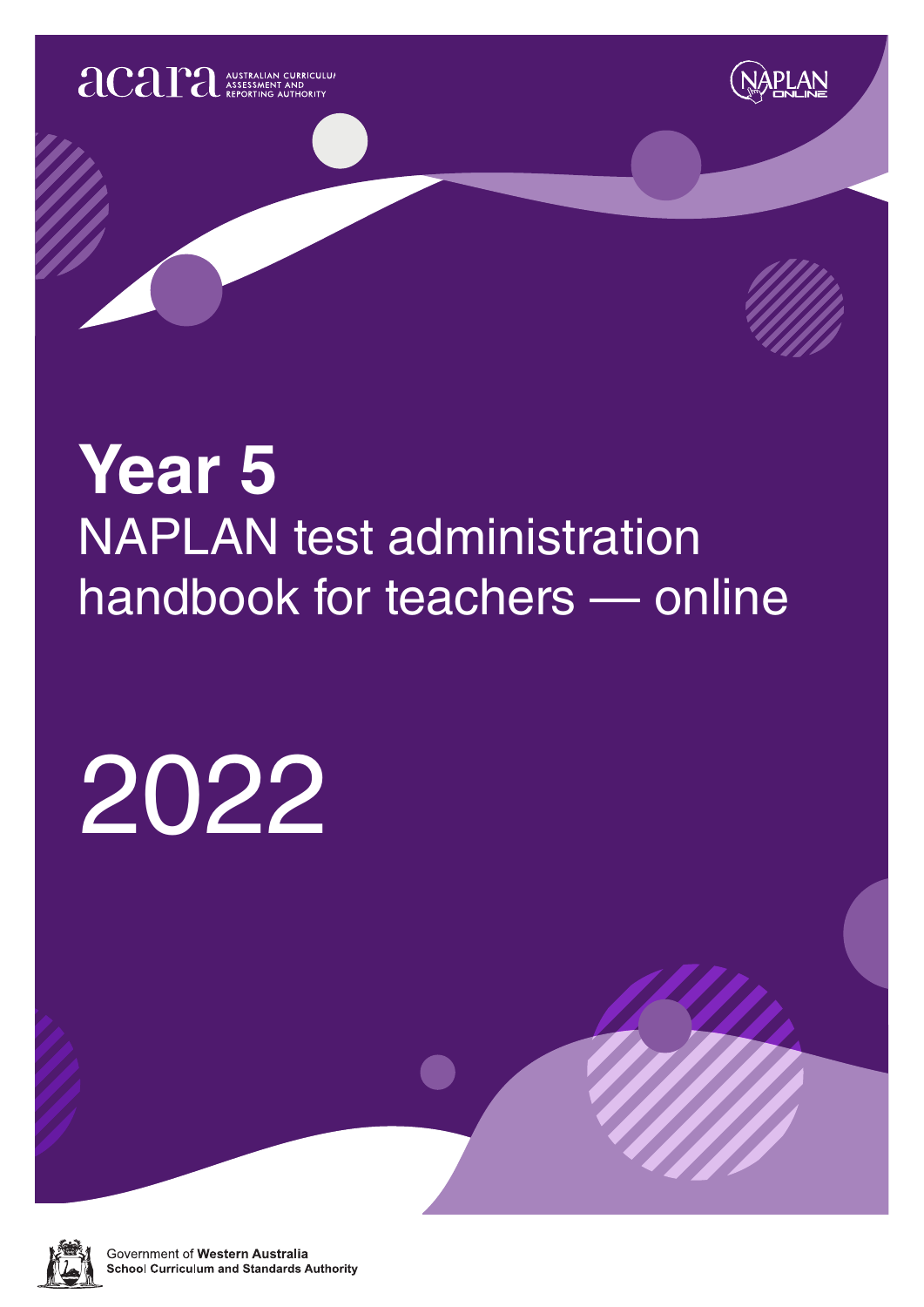# TABLE OF CONTENTS

| 1. |     | <b>INTRODUCTION</b>                         |    |
|----|-----|---------------------------------------------|----|
|    | 1.1 | Test dates                                  |    |
|    | 1.2 | Test duration                               | 2  |
|    | 1.3 | Preparing for the tests                     | 3  |
|    | 1.4 | Managing a test session                     | 7  |
|    | 1.5 | Test administration system functions        | 9  |
| 2. |     | <b>TEST ADMINISTRATION</b>                  | 11 |
|    | 2.1 | Writing test administration                 | 13 |
|    | 2.2 | Reading test administration                 | 18 |
|    | 2.3 | Conventions of language test administration | 21 |
|    | 2.4 | Numeracy test administration                | 25 |

#### **APPENDIX 1: DISABILITY ADJUSTMENT CODES 29**

Year 5 NAPLAN test administration handbook for teachers — online 2022 ii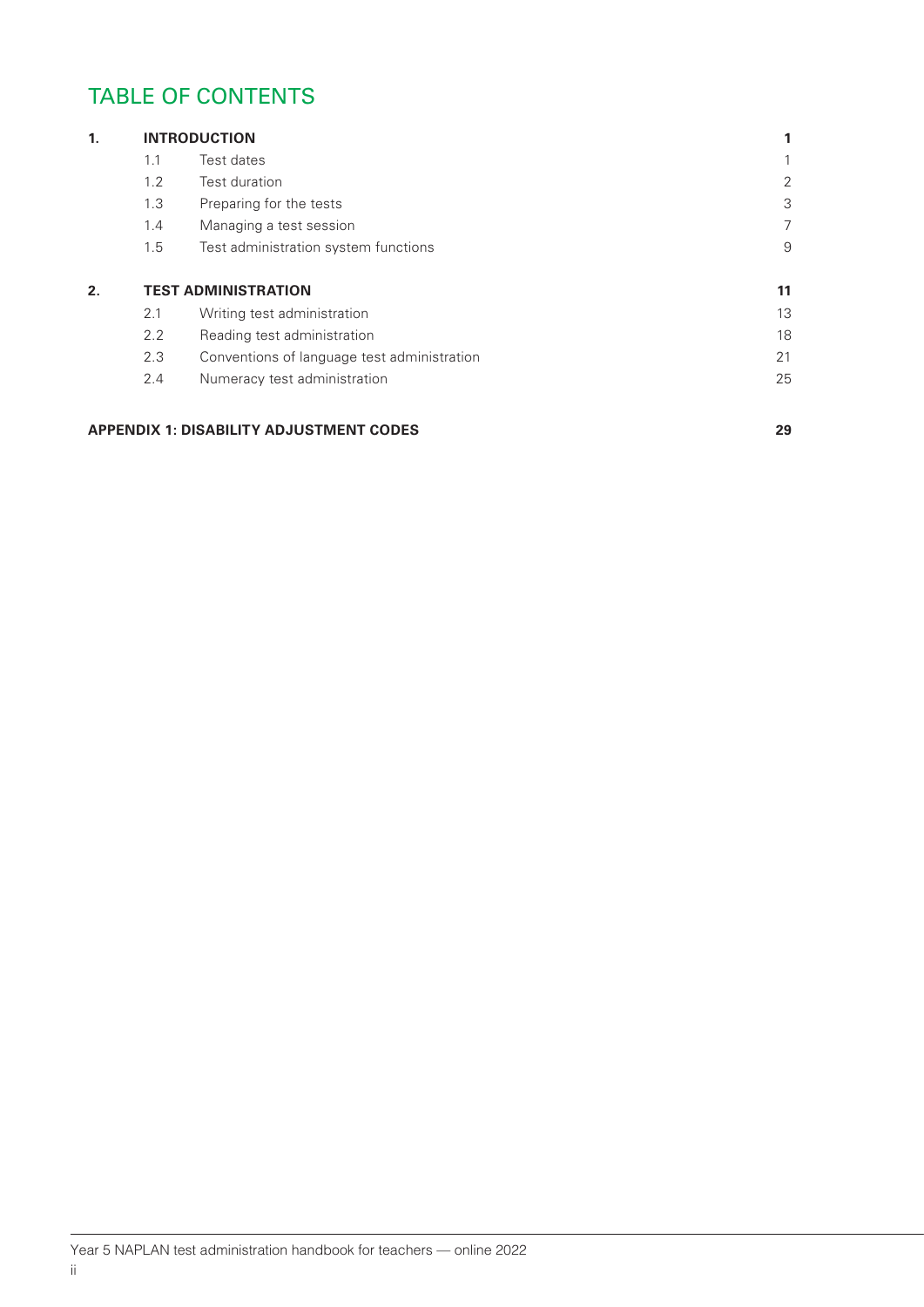## 1. INTRODUCTION

Thank you for administering the National Assessment Program – Literacy and Numeracy (NAPLAN) online.

Your role in the administration of the tests is critical. This handbook provides you with all the instructions you need to administer the tests online. It is important that you are familiar with all the procedures in this handbook.

You will also need to be familiar with the online assessment platform, including how to:

- use the test administrator dashboard to monitor students' progress
- manage test sessions.

This handbook focuses on the procedures for administering the online NAPLAN tests. It does not provide step-by-step instructions on the functionality of the test administrator's dashboard.

You will find detailed instructions on using the online national assessment platform and test administrator's dashboard in resources available at www.assessform.edu.au.

Standardised administration of the tests contributes significantly to the fairness and reliability of the assessment tasks. It is important that these administration instructions are followed carefully and that a positive and calm atmosphere is maintained throughout the test sessions.

If you have any questions before, during or after the online NAPLAN test event, seek advice from your NAPLAN coordinator.

#### **1.1 Test dates**

The NAPLAN test window starts on 10 May 2022 and finishes on 20 May 2022. The test security period extends for two weeks past the end of the test window and finishes on 3 June 2022. See page 2.

#### *Domains other than writing*

Domains other than writing must be tested in the following sequence:

Reading  $(R) \rightarrow$  Conventions of language (Col)  $\rightarrow$  Numeracy (N)

#### *Writing*

Year 5 students sit the writing test on Day 1, with Day 2 only used where there are technical/logistical limitations.

#### *Catch-up sessions*

Catch-up sessions are test sessions made available for students who were identified by the school they are enrolled in as absent for their scheduled NAPLAN test. They are not available for students who have already logged into a session and started a test nor to visiting students attending a host school.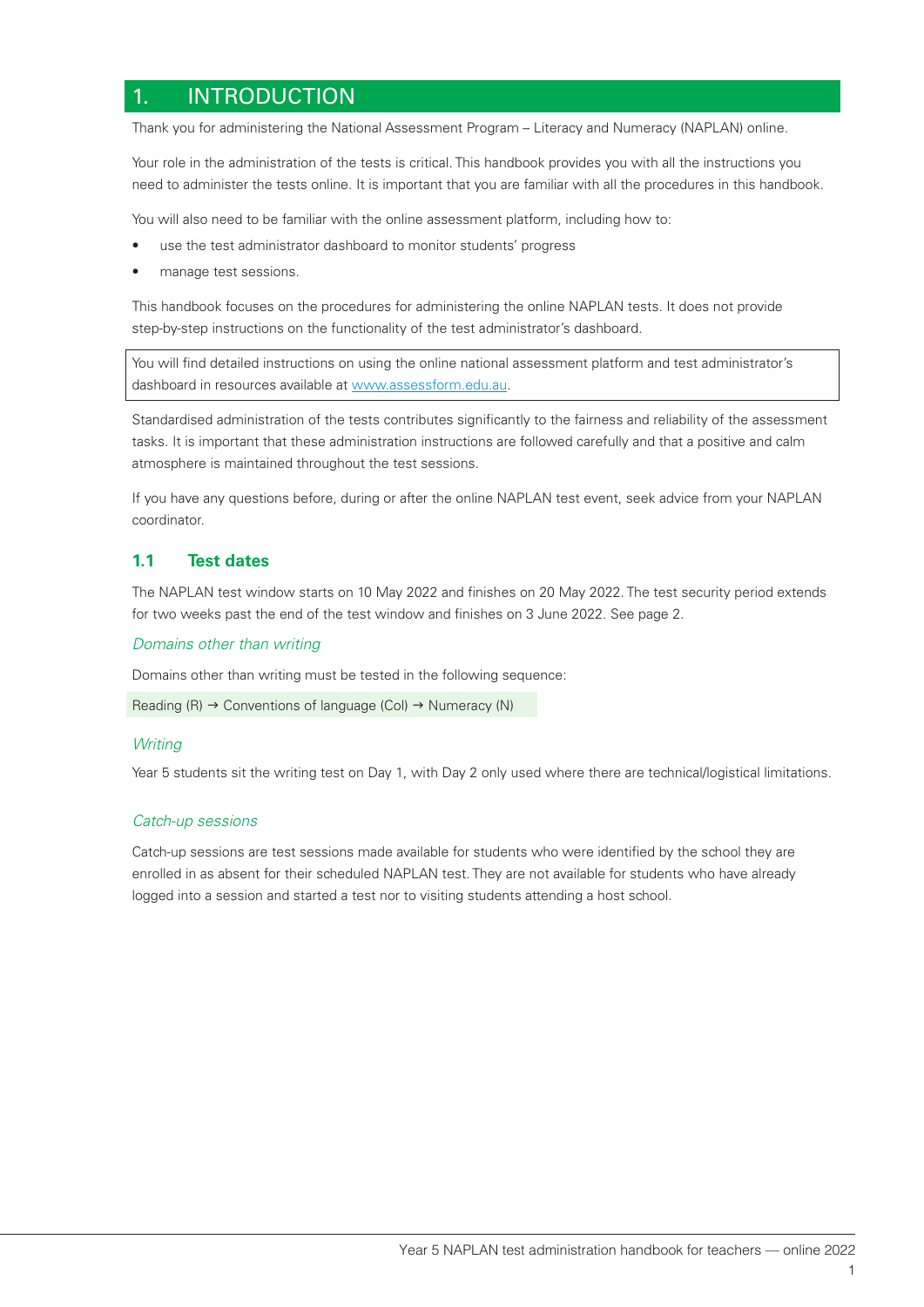#### *Test dates*

|                                |                      | Year <sub>3</sub>                       | Year 5                                                                                                                 | <b>Years 7 &amp; 9</b>           |                                     |
|--------------------------------|----------------------|-----------------------------------------|------------------------------------------------------------------------------------------------------------------------|----------------------------------|-------------------------------------|
|                                |                      | <b>Monday 9 May</b>                     | Preparation day - NO tests permitted                                                                                   |                                  |                                     |
|                                |                      | <b>Tuesday 10 May</b><br>Day 1          | <b>Writing (Paper)</b><br>R                                                                                            | <b>Writing</b><br>R              | <b>No Writing</b><br><b>R-Col-N</b> |
|                                |                      | <b>Wednesday 11 May</b><br>Day 2        | <b>R-Col-N</b>                                                                                                         | <b>Writing</b><br><b>R-Col-N</b> | <b>Writing</b><br><b>R-Col-N</b>    |
|                                | <b>Week</b>          |                                         | <b>Catch-up tests</b>                                                                                                  | <b>Catch-up tests</b>            | <b>Catch-up tests</b>               |
|                                | One                  | <b>Thursday 12 May</b><br>Day 3         | <b>R-Col-N</b>                                                                                                         | <b>R-Col-N</b>                   | <b>Writing</b><br><b>R-Col-N</b>    |
|                                |                      |                                         | <b>Catch-up tests</b>                                                                                                  | <b>Catch-up tests</b>            | <b>Catch-up tests</b>               |
| <b>NAPLAN Testing Window</b>   |                      | <b>Friday 13 May</b>                    | <b>R-Col-N</b><br><b>Catch-up tests</b><br>(Year 3 writing                                                             | <b>R-Col-N</b>                   | <b>R-Col-N</b>                      |
|                                |                      | Day 4                                   | catch-up tests must<br>be completed by<br>this day)                                                                    | <b>Catch-up tests</b>            | <b>Catch-up tests</b>               |
|                                |                      | <b>Monday 16 May</b><br>Day 5           |                                                                                                                        |                                  |                                     |
|                                | <b>Week</b><br>Two   | <b>Tuesday 17 May</b><br>Day 6          | <b>Follow test sequence</b><br>Reading $\rightarrow$ Conventions of language $\rightarrow$ Numeracy<br>$(R$ -Col-N $)$ |                                  |                                     |
|                                |                      | <b>Wednesday 18 May</b><br>Day 7        |                                                                                                                        |                                  |                                     |
|                                |                      | <b>Thursday 19 May</b><br>Day 8         |                                                                                                                        | <b>Catch-up tests permitted</b>  |                                     |
|                                |                      | <b>Friday 20 May</b><br>Day 9           |                                                                                                                        |                                  |                                     |
|                                | Week<br><b>Three</b> | Monday 23 May -<br>Friday 27 May        | These two weeks may ONLY be used for testing with written per-<br>mission from the relevant TAA.                       |                                  |                                     |
| <b>Test Security</b><br>Period | Week<br>Four         | Monday 30 May -<br><b>Friday 3 June</b> | Test security to be maintained by all schools to<br>3 June 2022.                                                       |                                  |                                     |

#### **1.2 Test duration**

An introduction time of approximately 15 minutes should be added to each test duration.

|        | <b>Writing</b> | <b>Reading</b>   | <b>Conventions of</b><br>Language | <b>Numeracy</b>  |
|--------|----------------|------------------|-----------------------------------|------------------|
| Year 5 | 42 min         | $50 \text{ min}$ | 45 min                            | $50 \text{ min}$ |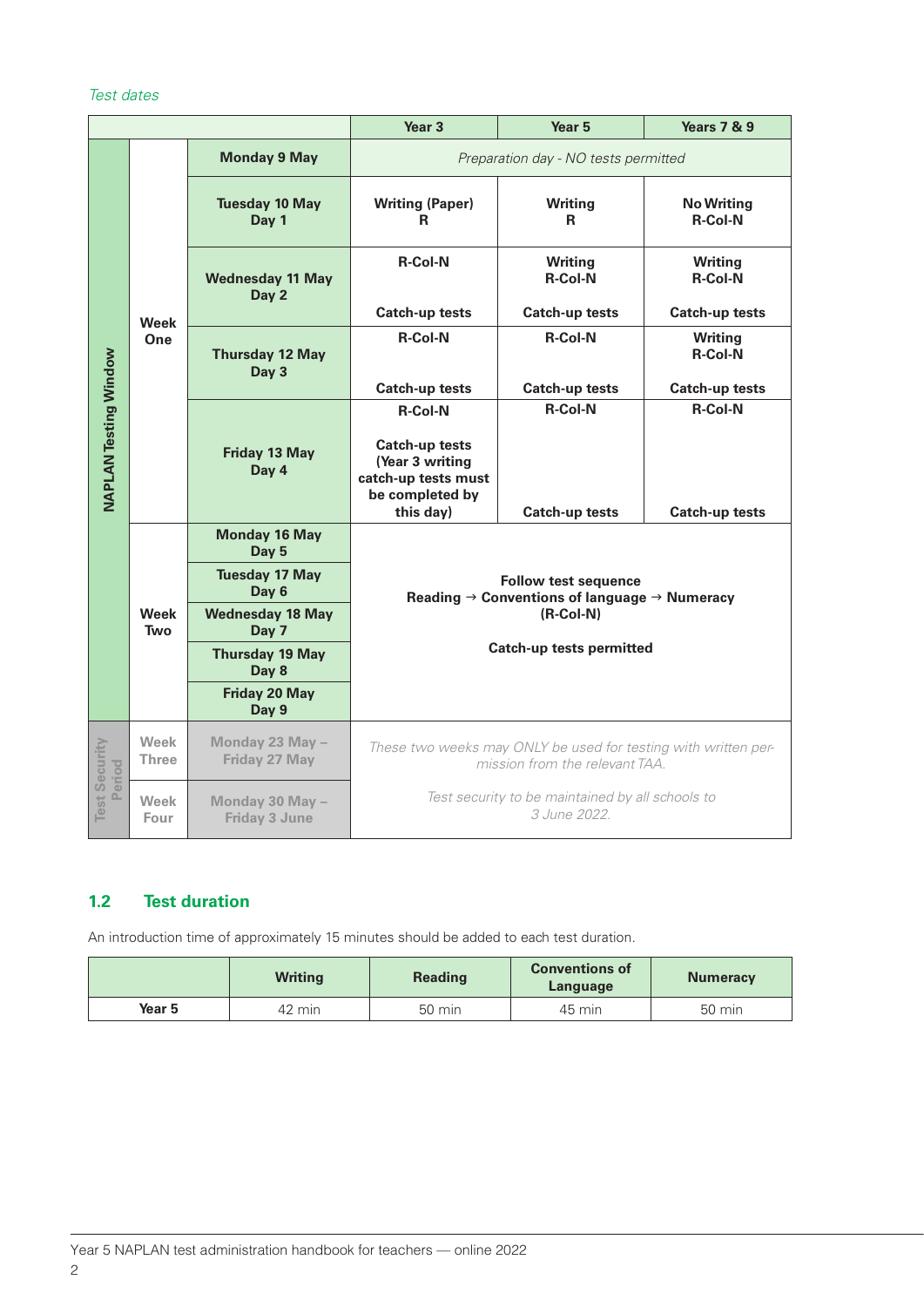#### **1.3 Preparing for the tests**

#### *Before the test day*

The school principal is responsible for ensuring all staff are informed of their roles and responsibilities in relation to the administration of the online NAPLAN tests. The *NAPLAN national protocols for test administration – online* require that, before sitting the tests, all students are familiar with the functionality of the NAPLAN tests and range of item types in each domain, as well as with the type of device that they will be using for the tests.

Within the school, the principal's immediate delegate for the preparation and delivery of the NAPLAN tests is the NAPLAN coordinator. The principal may also perform this role.

Your school may also have a school technical support officer who can help ensure that the necessary technology (e.g. devices, servers) is ready to support the NAPLAN tests. The NAPLAN coordinator may also perform this role.

In the weeks before the test, the school's NAPLAN coordinator will meet with you to:

- provide you with access to the online NAPLAN training environment to ensure you know how to use the test administrator's dashboard, and the NAP locked down browser (as well as setting up an unsecured browser if necessary)
- plan the configuration of the test room(s) where the test sessions will be held
- discuss the organisational procedures required during the tests, including procedures for students bringing their own device (BYOD)
- review procedures for emergencies and problem situations, including how to seek technical assistance
- explain the organisational arrangements for non-participating students
- confirm that all devices have passed the necessary device checks and that arrangements have been made to ensure the devices will be in the room, will have the NAP locked down browser installed, and will be fully charged on the day of the assessment
- ensure that you are familiar with all the test administration instructions and procedures
- establish procedures in the event that the test is to be administered by a casual, relief or NAPLAN support teacher
- ensure you are aware of any disability adjustments provided to the students in your session and how to manage them.

#### *On test days*

Prior to commencing, please ensure you have all materials required for the test session. Your NAPLAN coordinator will provide you with a test administration pack containing:

- a device for your own use in administering the test session
- confirmation of how you and the students will connect to the internet
- the test administrator session slip (TA session slip) for the test session you will be administering (this will contain the test administrator session login details)
- student session slips for all students participating in the test session (these slips have the unique student codes that each student needs to access each test)
- a printed list of students allocated to the test session, including details of which students, if any, have been allocated disability adjustments (note that students with disability access code *AIA* will follow a specific process in the audio check while logging in, and may require assistance from you or a support person at that stage)
- information on how many students are expected to bring their own device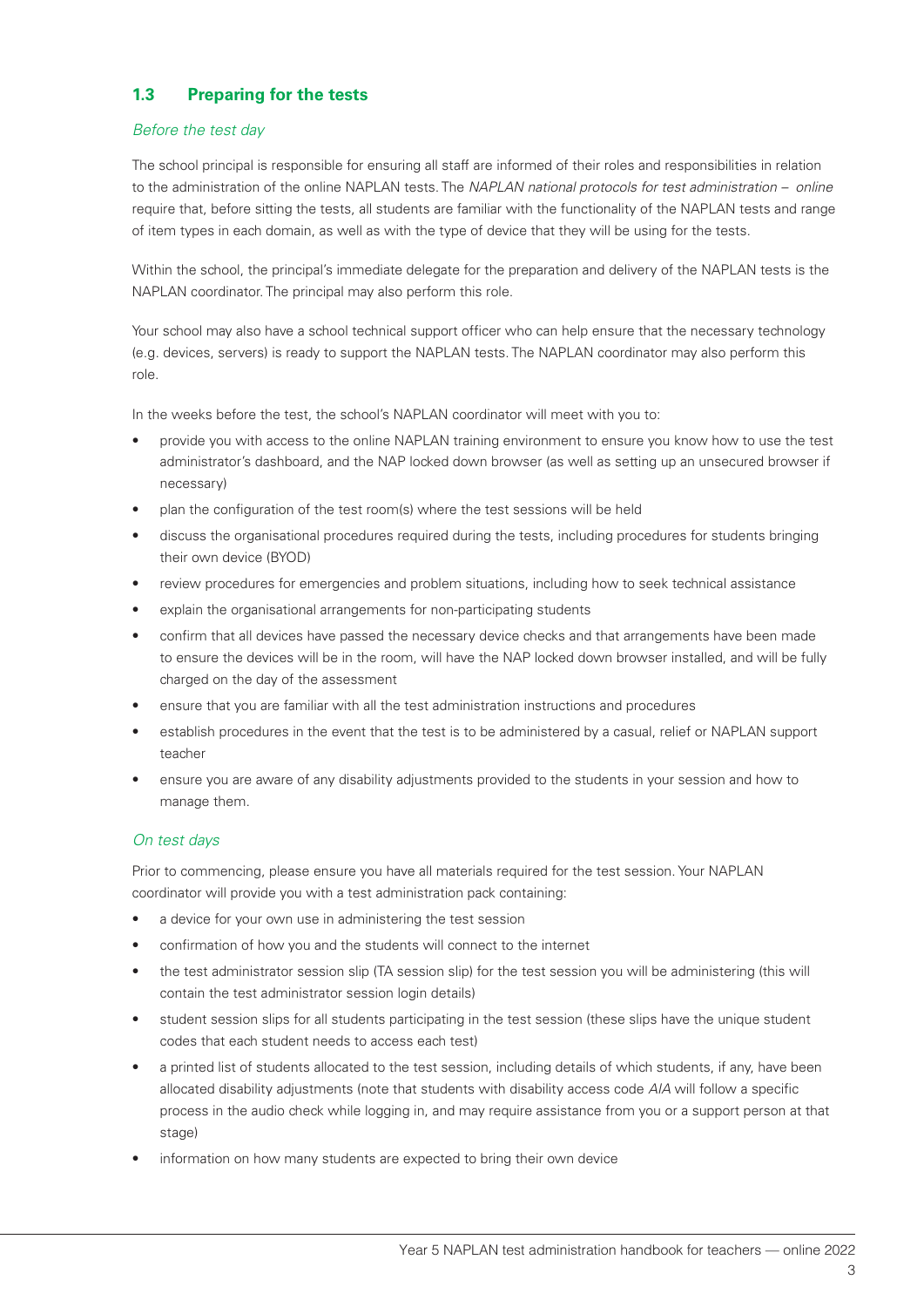- contact details for your school's technical support officer and NAPLAN coordinator, and the NAPLAN helpdesk
- this NAPLAN test administration handbook
- notepad and pen.

Allow enough time to set up the room and the devices, working with your NAPLAN coordinator and available IT support, as required.

#### *Student test materials*

You will find a list of required student and test administrator materials at the beginning of each test section later in this handbook.

All online NAPLAN tests except reading allow or require the use of an audio player. Students will need headphones to use the audio player.

The following items are **not permitted** to be taken into **any test** as they could affect the validity of the test:

- **x** books, including dictionaries
- 8 rulers
- 8 mobile phones or other internet- or bluetooth-enabled devices other than the device on which the student is undertaking the test
- 8 protractors/mathematics templates
- 8 calculators (unless provided as a disability adjustment).

#### *Supervising the test sessions*

In supervising the tests, you **must**:

- $J$  deliver the instructions accurately
- $\checkmark$  encourage student participation
- $\checkmark$  actively monitor student conduct by regularly walking around the room and checking that students are not talking, collaborating or using prohibited items as listed above
- $\checkmark$  actively monitor the test administrator's dashboard to ensure all flags or warnings are actioned as required.

#### *Time allowed for each test*

The duration of each test is provided in section 1.2.

The online assessment platform will provide each student with a countdown timer that shows the amount of time they have to complete the test. Students can choose to hide their timer if they find it distracting. However, the timer will flash when the student has 10 minutes left, and will display continuously during the last five minutes of the test. You will also be able to see how much time each student has remaining on their test attempt via the test administrator's dashboard on your device. The platform will lock students out of their test when their time has expired.

When administering a test session, in addition to the stated time for each assessment, you will need to allow time for students to settle in and log in to the online assessment platform. The test session time may also be affected where students have been provided with adjustments for disability.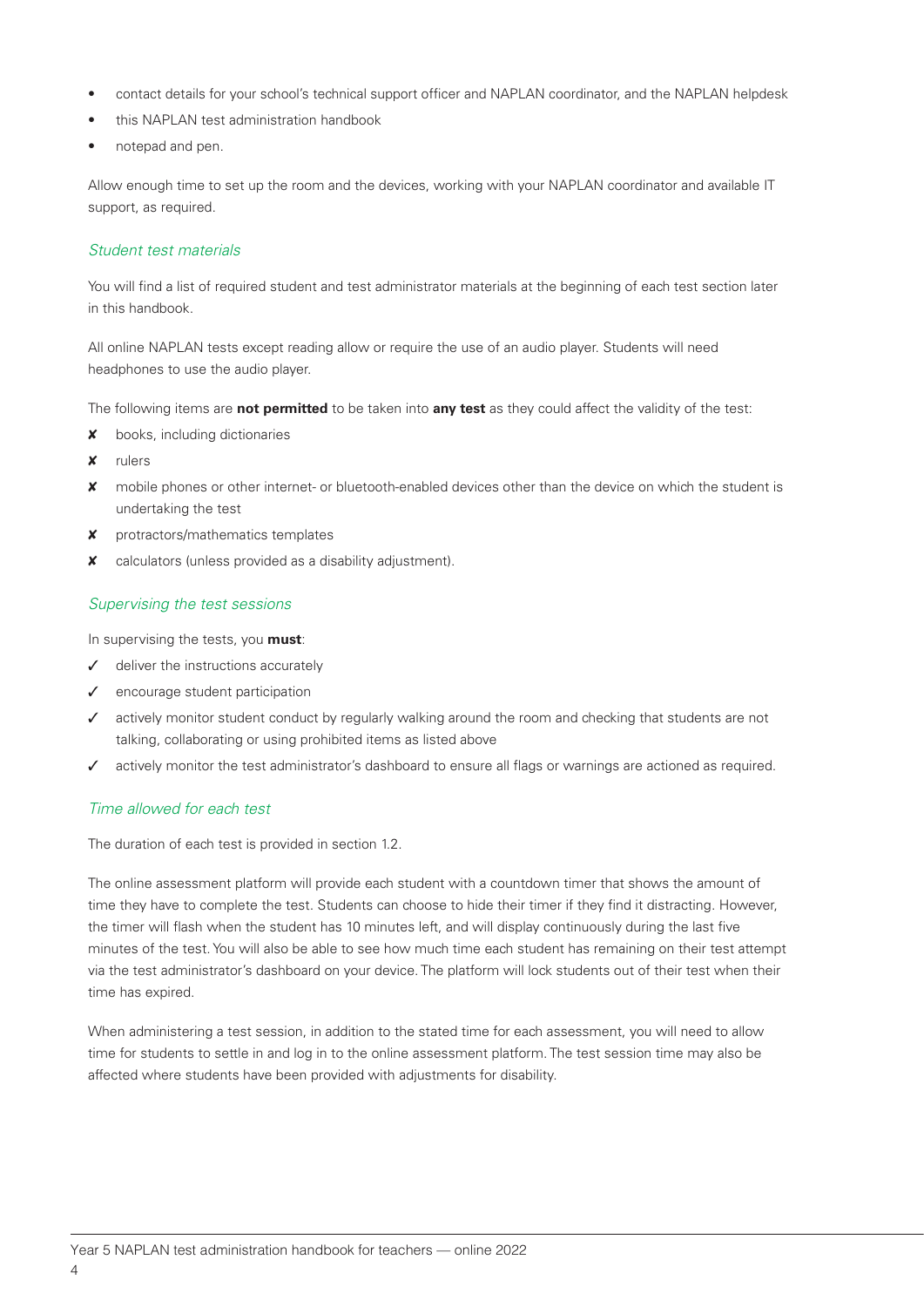#### *Adjustments for students with disability*

Students with disability may be granted extra time as a disability adjustment. The NAPLAN coordinator will enter the relevant disability adjustment code(s) (DAC) for these students against their profile prior to the start of the tests. Students who have a DAC indicating they should get extra time will automatically have the appropriate amount of extra time added by the system.

Some students are eligible for rest breaks. You will have to manually control rest breaks for those students who are eligible for them by pausing and resuming the students' test attempts via the test administrator's dashboard.

In some instances, students with disability taking the test will be presented with alternative test items which differ from those other students will see in the same test session. These alternative items assess the same knowledge requirements and have been designed to accommodate certain disabilities in order to enable participation in the test. The presentation of alternative items is triggered by particular DACs.

The list of students (class list) allocated to the test session will also indicate their approved disability adjustments, if any. This is shown by the DAC against the student's name. These codes are entered against the student profile by the NAPLAN coordinator and must be added prior to the student starting the test. You do not have access to add or adjust these codes. If you are made aware of an error, contact your NAPLAN coordinator prior to commencing the test session.

See *Appendix 1* for a table of DACs and actions required by the test administrator in relation to disability adjustments.

#### *Assisting students*

Professional and ethical behaviour in accordance with the *NAPLAN national protocols for test administration - online* is expected in all aspects of the test administration. Any additional support given to a student that advantages them in any way is considered cheating.

Your NAPLAN coordinator will be able to provide you with a copy of the *national protocols*. You can also download a copy from the NAP website:

https://www.nap.edu.au/naplan/school-support/national-protocols-for-test-administration.

#### During **all** tests, you **MAY**:

- √ read and clarify general instructions (as indicated by **READ ALOUD** in this handbook see below)
- $\checkmark$  remind students of the way to respond to particular item types (e.g. that they need to select an answer, type an answer or place tiles into the correct order)
- $\checkmark$  remind students how to change their answer, if necessary
- remind students how to navigate through the platform (without navigating for them)
- 3 remind students how to access different aspects of the platform (e.g. ruler, timer, magnification, audio player)
- advise students to leave a question they are unsure about and to move on to the next question
- remind students how to flag a question they may want to return to
- advise students to return to any unanswered questions if there is time at the end of the test (including reminding them how to see which questions were flagged and how to navigate back to them)
- provide general encouragement to continue.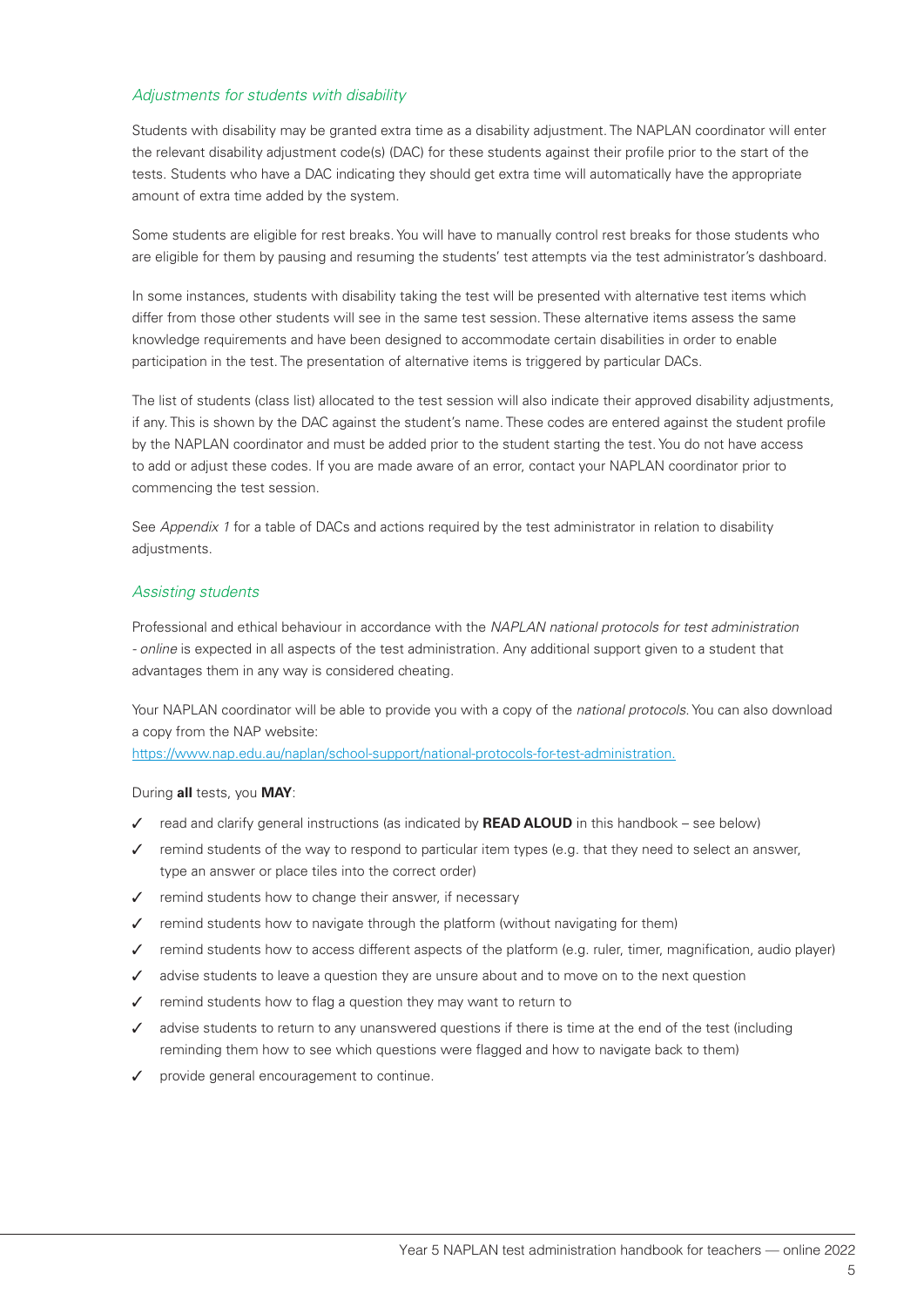During **all** tests, you **MUST NOT**:

- **x** give hints or examples
- 8 explain, paraphrase or interpret questions, including translating questions into another language
- 8 indicate to students whether answers are correct or incorrect
- 8 remind students about related work completed in class
- 8 provide extra time (unless provided as a disability adjustment or because of a documented disruption during the test session)
- 8 navigate through the online assessment platform for the student or in any way manipulate the mouse, keyboard or screen on behalf of the student.

|                       | <b>You MAY:</b>                                      | <b>You MUST NOT:</b>                                                  |
|-----------------------|------------------------------------------------------|-----------------------------------------------------------------------|
| <b>Writing</b>        | $\checkmark$ remind students how to use the audio    | $x$ discuss the writing task                                          |
|                       | player                                               | $x$ provide any content information,                                  |
|                       |                                                      | whether orally or in writing                                          |
|                       |                                                      | X prompt students regarding the text                                  |
|                       |                                                      | structure or writing prompt                                           |
|                       |                                                      | <b>X</b> type for a student (a scribe can type for a                  |
|                       |                                                      | student where the use of a scribe has                                 |
|                       |                                                      | been approved by the TAA).                                            |
| <b>Reading</b>        |                                                      | $x$ read anything from the reading texts                              |
|                       |                                                      | <b>x</b> read any test questions                                      |
| <b>Conventions of</b> | Grammar and Punctuation section                      | <b>x</b> read any test questions                                      |
| language              | Spelling section                                     | $x$ read or sound out the spelling items to                           |
|                       | ✔ remind students how to use the audio               | the students                                                          |
|                       | player                                               | <b>x</b> read any test questions                                      |
|                       |                                                      | X write any spelling words for students on<br>the board or elsewhere. |
| <b>Numeracy</b>       | $\checkmark$ remind students to use the audio player | <b>x</b> read numbers or symbols unless they                          |
|                       | if they need help with reading the                   | are embedded within text (as per the                                  |
|                       | questions                                            | audio available to students for each                                  |
|                       | ✔ read any words, numbers or symbols                 | question)                                                             |
|                       | that are embedded within text (as per                | $x$ explain the meaning of any symbols,                               |
|                       | the audio available to students for each             | numbers or mathematical terms                                         |
|                       | question).                                           | <b>x</b> interpret any graphs or diagrams.                            |

The literacy demands of the numeracy test should not exclude a student from accessing the test. You should encourage students to use the audio player for the numeracy test if their literacy standard is a barrier to access. The following examples in the numeracy test show what may and may not be read aloud to students:

| <b>Example 1</b> | The numbers and symbols in this question <b>must not</b> be read as they are not embedded within |  |  |
|------------------|--------------------------------------------------------------------------------------------------|--|--|
|                  | text.                                                                                            |  |  |
|                  | What number will make this number sentence true?<br>$4.52 + 3.68 =$<br>$+3.70$                   |  |  |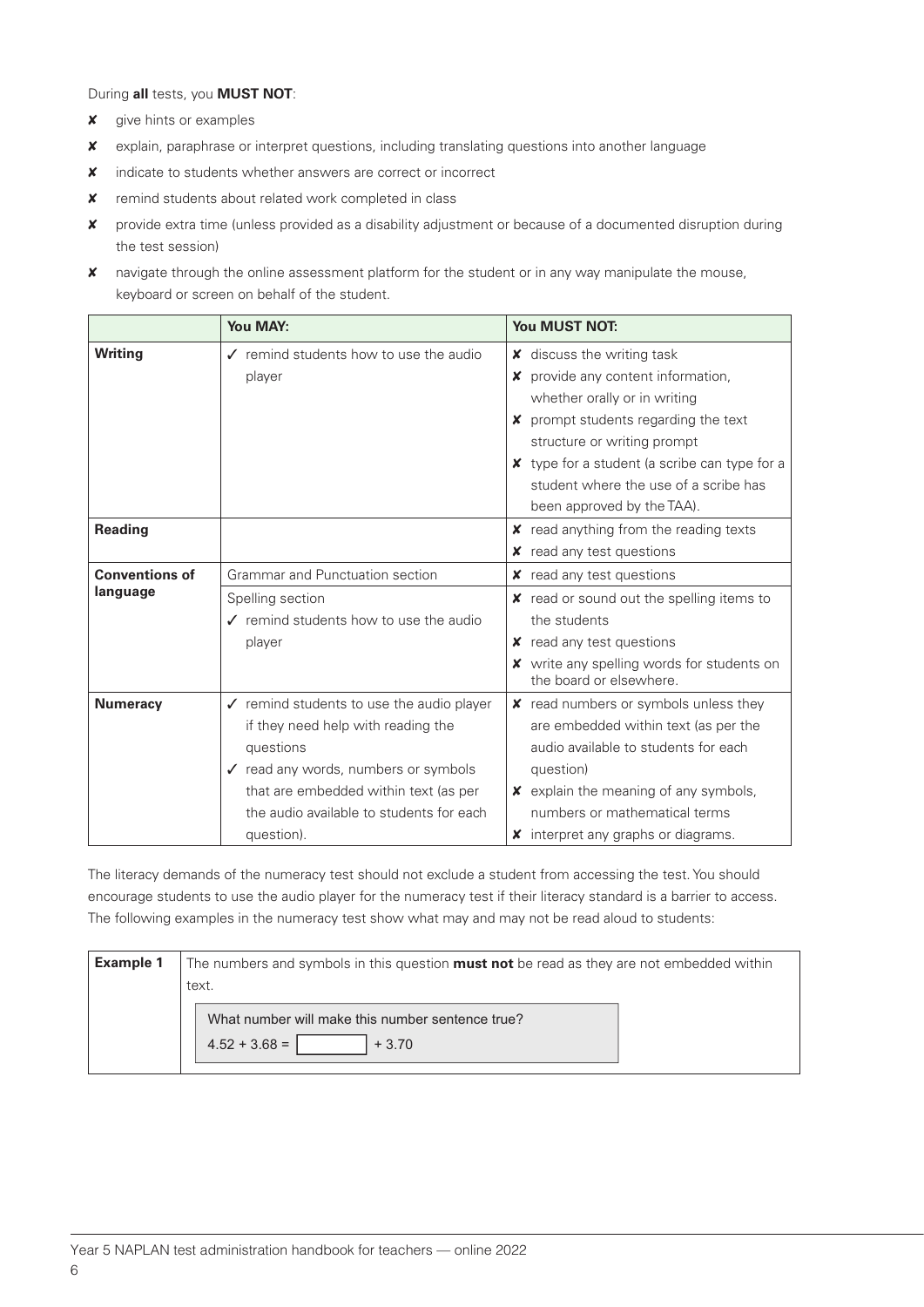| <b>Example 2</b> | The numbers 110 and 2 <b>may</b> be read as they are embedded within the text. The numbers 50, 55,<br>70 and 220 <b>must not</b> be read as they are not embedded within text.<br>Edward travelled 110 kilometres in 2 hours.<br>What was his average speed in kilometres per hour?<br>55<br>50<br>220<br>70                                                                                                                                                   |  |  |
|------------------|----------------------------------------------------------------------------------------------------------------------------------------------------------------------------------------------------------------------------------------------------------------------------------------------------------------------------------------------------------------------------------------------------------------------------------------------------------------|--|--|
| <b>Example 3</b> | The number 39 889 in the question, and the numbers 10, 100, 1000 and 10 000 in the options,<br><b>may</b> be read as they are embedded within text.<br>The number 39 889 can be rounded in different ways.<br>Which ways of rounding give the same answer?<br>Rounding to the nearest 10 and nearest 100.<br>Rounding to the nearest 10 and nearest 1000.<br>Rounding to the nearest 100 and nearest 1000.<br>Rounding to the nearest 1000 and nearest 10 000. |  |  |

#### *Reading the test administration script*

It is important that each of the tests is administered uniformly according to the instructions in this handbook.

You must **READ ALOUD** to students all instructions which appear in this handbook in shaded boxes and which are prefaced by **READ ALOUD**, for example:

#### **READ ALOUD**

#### You will now be attempting the reading test.

There is also a section at the beginning of each script with a series of dot points which you can read aloud as necessary to assist students to open the NAP locked down browser or unsecured browser, perform an audio check and log in to the test.

Usually, all students in the session will be undertaking the same test. However, it is possible to have students within a session completing different tests, e.g. in catch-up sessions. If this is the case, the appropriate scripts must be read to students taking the different tests.

#### **1.4 Managing a test session**

The information below provides a quick overview of the test administration functionality within the platform. For more detailed information, refer to resources available at www.assessform.edu.au.

#### *Creating a test session*

- 1. Open your browser and navigate to www.assessform.edu.au.
- 2. Login to NAPLAN 2022 using the TA session slip provided by the school NAPLAN coordinator. Select *Create new test session*.
- 3. The session code will be displayed at the top of your screen in a grey box.
- 4. Display the session code where students can see it, e.g. write it on the board this is the first code students are required to enter.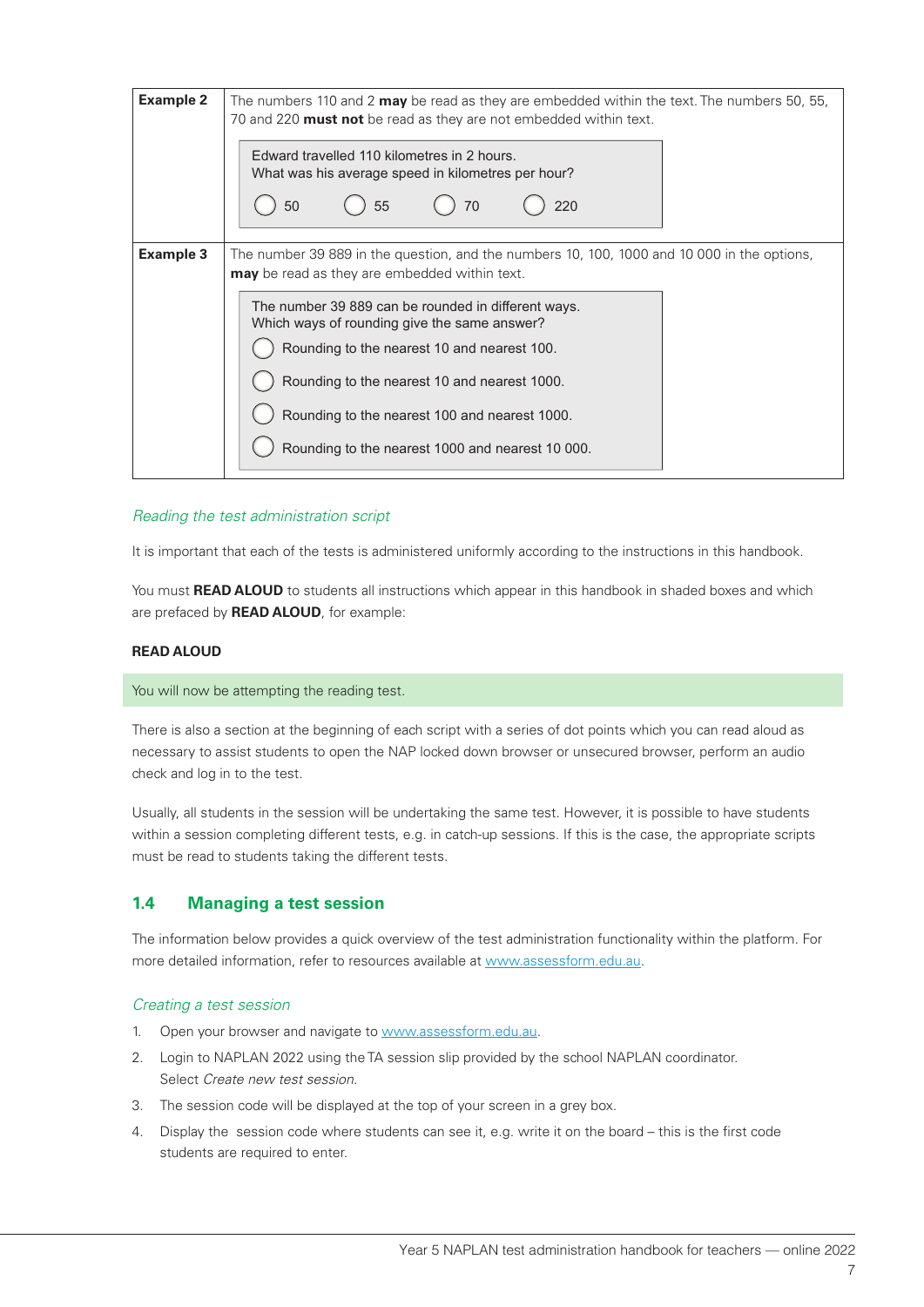Note: some functions on the test administrator's dashboard will remain inactive until after students join the session and/or you start the session.

#### *Supporting students to log in*

To access the test, students complete these steps:

- 1. open locked down browser
- 2. select *NAPLAN 2022*
- 3. complete the audio check
- 4. select *Start test*
- 5. enter test session code
- 6. enter student code (from the student session slip)

The screen that appears will show the title of the test the student is about to take, the year level, and name of the student.

It is important that the test domain and year are confirmed as correct. If the domain and/or year are not correct, the NAPLAN coordinator should be informed immediately.

Students will also be asked to confirm their name by selecting a *Yes* button. However, if the name presented by the system is not correct the student should raise their hand and you should take the following action:

- if the name is simply spelled incorrectly, the student should select *Yes* and you should inform the NAPLAN coordinator of the inaccuracy after the session
- if a student has been given the student session code for another student in the same test session, the student should select *No* and the two students must swap codes and re-enter them
- if a student has been given the student session code for another student in a different test session, the student should select *No* and you should inform the NAPLAN coordinator of the error as soon as possible. The student may need to be rescheduled.

For any other issues, please contact your NAPLAN coordinator as soon as possible.

If a student has a disability adjustment that allows them to use an unsecured browser (rather than the NAP locked down browser), provide the URL for the unsecured browser to these students on a slip of paper and assist them with logging in as necessary.

#### *Starting the test session*

The test administrator's dashboard displays a list of students who have joined the test session (by entering the test session code and their student session code).

Once all students scheduled to participate in the test session have joined, you start the session by selecting the *Start session* button on the test administrator's dashboard and then selecting *Yes* to confirm.

When you start the session, the students move from a holding screen to the beginning of the test.

Any students who join the test session after it has been started can do so by entering a session code and their student code as usual. However, as the test session is already in progress, these students' names will show in the *Waiting entry* tab of the test administrator's dashboard and you must manually admit them.

You can admit these students to the session by selecting their names from the *Waiting entry* tab and then selecting *Allow start*. The system will provide the student with the appropriate time to complete the test.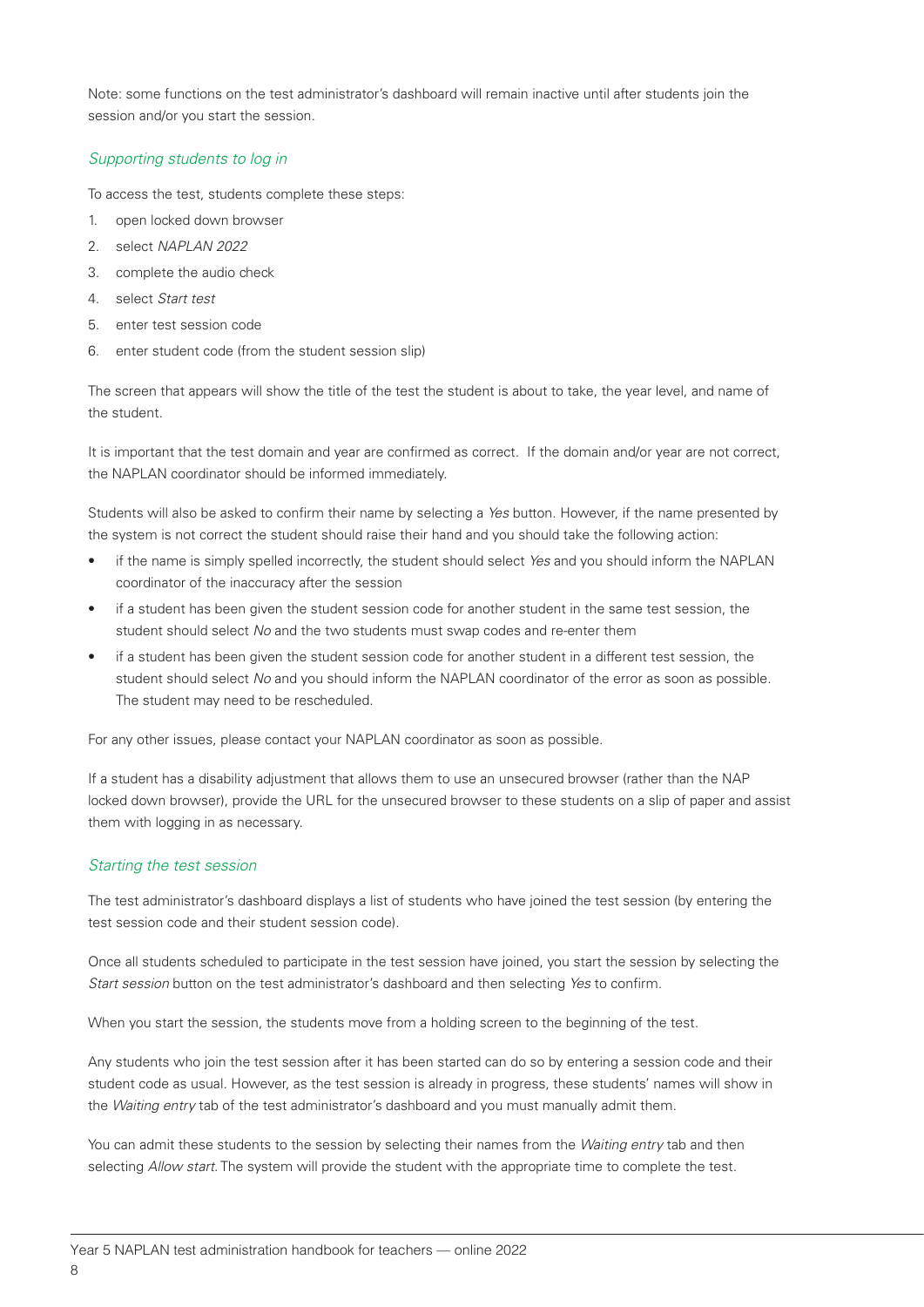#### **1.5 Test administration system functions**

Once a test session has started, a number of functions become active on the test administrator's dashboard.

Functions that can be applied by you to individual students or groups of students are:

- *• Pause student*
- *• Resume student*
- *• Finish student*
- *• Reopen student* (the ability to add extra time is part of the 'reopen' process)

Functions that can be applied by you to the whole test session (i.e. all students) are:

- *• Pause session*
- *• Resume session*
- *• Finalise session*

Session functions affect all students who have joined the test session.

#### *Pausing and resuming a test session or a test attempt*

#### **Pausing a test session**

You can pause and resume test sessions – this will affect all students in the test session.

Pausing a test session is a necessary function if there is a test disruption affecting multiple students in a session. The system will present a text box where you can enter relevant details. You must also provide details of the test disruption to the NAPLAN coordinator at the end of the test session. The test session must have started for this function to work.

If the test is not paused, you must note the time at which the disruption begins and its duration, as time may need to be added to the test session once it is resumed. If time is added, you must select the reason for the addition of time in the drop down list presented by the system and record the circumstances surrounding the disruption.

If the test session has been, or is likely to be, disrupted and you cannot resolve the issue, you should contact your NAPLAN coordinator immediately.

Note: if an individual student's test attempt has already been paused (for instance to accommodate a rest break as part of a disability adjustment) when you pause an entire session, you will need to resume their individual test attempt separately **after** having first resumed the test session for the whole class. This student's timer will only restart once their individual test attempt has been resumed.

#### **Pausing an individual test attempt**

You can also pause individual students' test attempts. An individual student's test attempt might be paused by you when:

- a student has an approved rest break as a disability adjustment
- there is a test disruption that affects a student, but not the whole class (e.g. a technical issue).

To pause a test attempt from the *All* or *Started* tab:

- tick the checkbox next to the student's name. Multiple student names can be selected.
- select *Pause student*
- select reason for pausing test attempt/s from the drop-down list of reasons.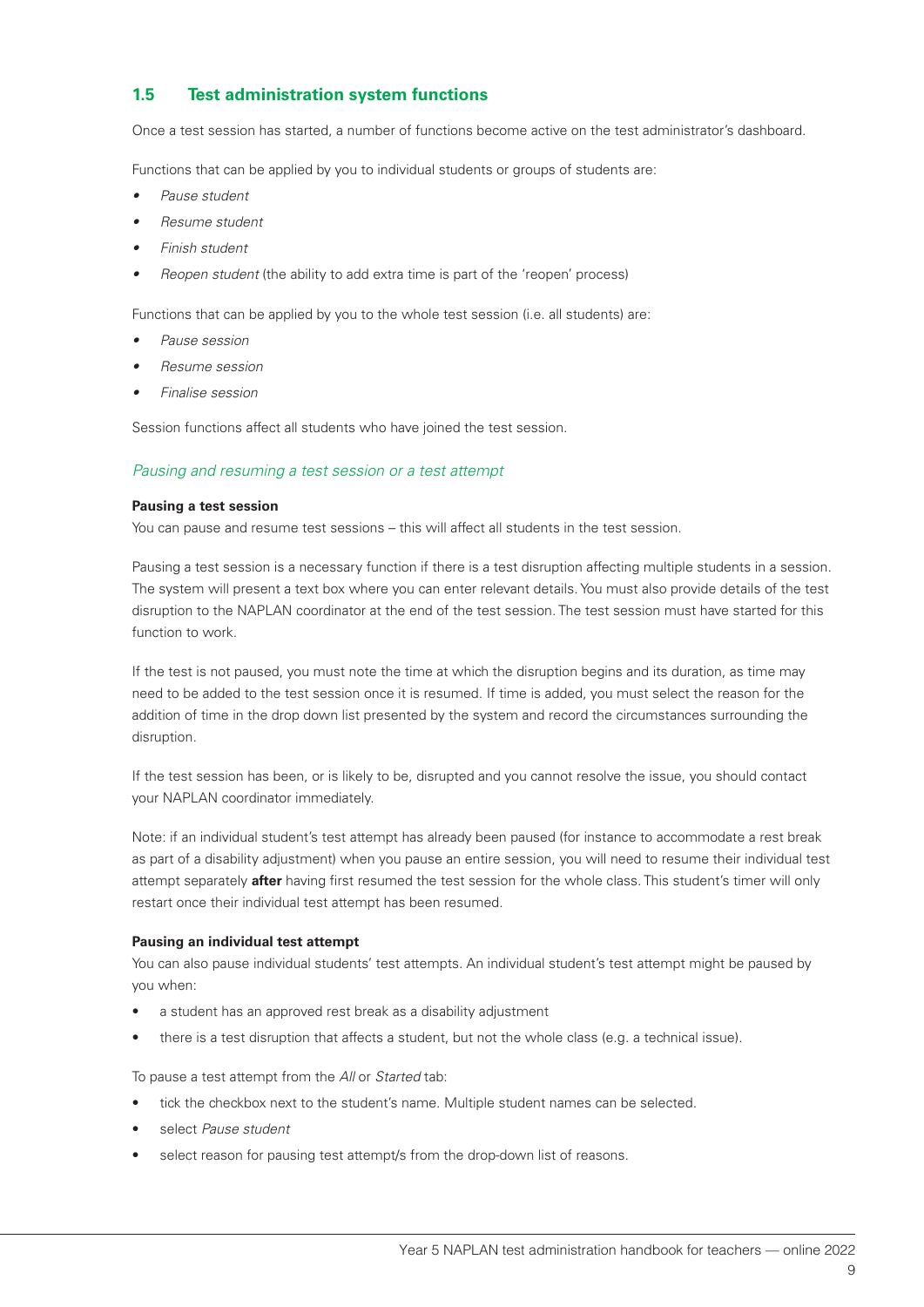To restart a student's test attempt, tick the checkbox next to the student's name and select *Resume student*. The system will restart the student's timer. Multiple student names can be selected. The system will present a free-text field where you can enter greater detail about the need for pausing and its resolution.

Pausing and resuming a test attempt can only be performed if the student's test attempt time allowance has not expired – i.e. the student's timer has not reached zero. The pause function pauses the test clock for the student. The amount of time that they were in the status *Paused* will be added to their *End* time.

#### *Reopening a test attempt*

If a student has finished their test attempt but still has time remaining to complete the test (i.e. their test timer has not yet reached zero) and the test session has not been finalised, the student may reopen their own test attempt by selecting the *Reopen test* button on the end page. However, if a student has run out of time this option will not be available.

If there is a legitimate reason for allowing a student to continue working on the test after their time has expired – for instance, if a test disruption was such that the system was unable to be paused and the student's timer reached zero during the disruption – you may use the *Reopen student* function for a *Finished* test attempt to reopen the student's test attempt and add time to it. If the student's test attempt is not in the *Finished* status, you will need to use the *Finish student* function first.

You must select the reason for the addition of time when prompted. You should also record information about the circumstances of the disruption.

#### *Finishing a test attempt*

Students should finish their own test attempts once they have completed the test. However, you can *Finish* a test attempt on behalf of a student. You might do this when a student's time has run out for the test but they do not finish their test attempt before leaving the test room, or when a student fails to finish their test attempt despite being instructed to do so.

On the *All* tab tick the checkbox next to the student's name and select *Finish student*. The system will present a free-text field in which details may be entered.

If a student did not complete the test during the session because they experienced a test disruption or they left the session because they were unwell, you should **not** *Finish* their test attempt. This includes where a student's screen is frozen and they cannot select *Finish* themselves. Test administrators should report issues to the NAPLAN coordinator.

#### *Finalising a test session*

Once all students in the test session have finished and submitted their test attempts, you must finalise the session by selecting *Finalise session* on the test administrator's dashboard. The system will present a free-text field where details relating to the test session may be entered.

You cannot finalise a test session before all student test attempts have been finished. If you cannot finalise a test session, inform your NAPLAN coordinator.

If any test attempt is still paused, test disruptions have not been resolved or a student has left the session due to illness or injury, you **must not** finalise the test session. You **must** inform the NAPLAN coordinator.

Where there have been test disruptions, the NAPLAN coordinator may take action to remedy the issue by postponing the test attempts of affected students so they can be rescheduled.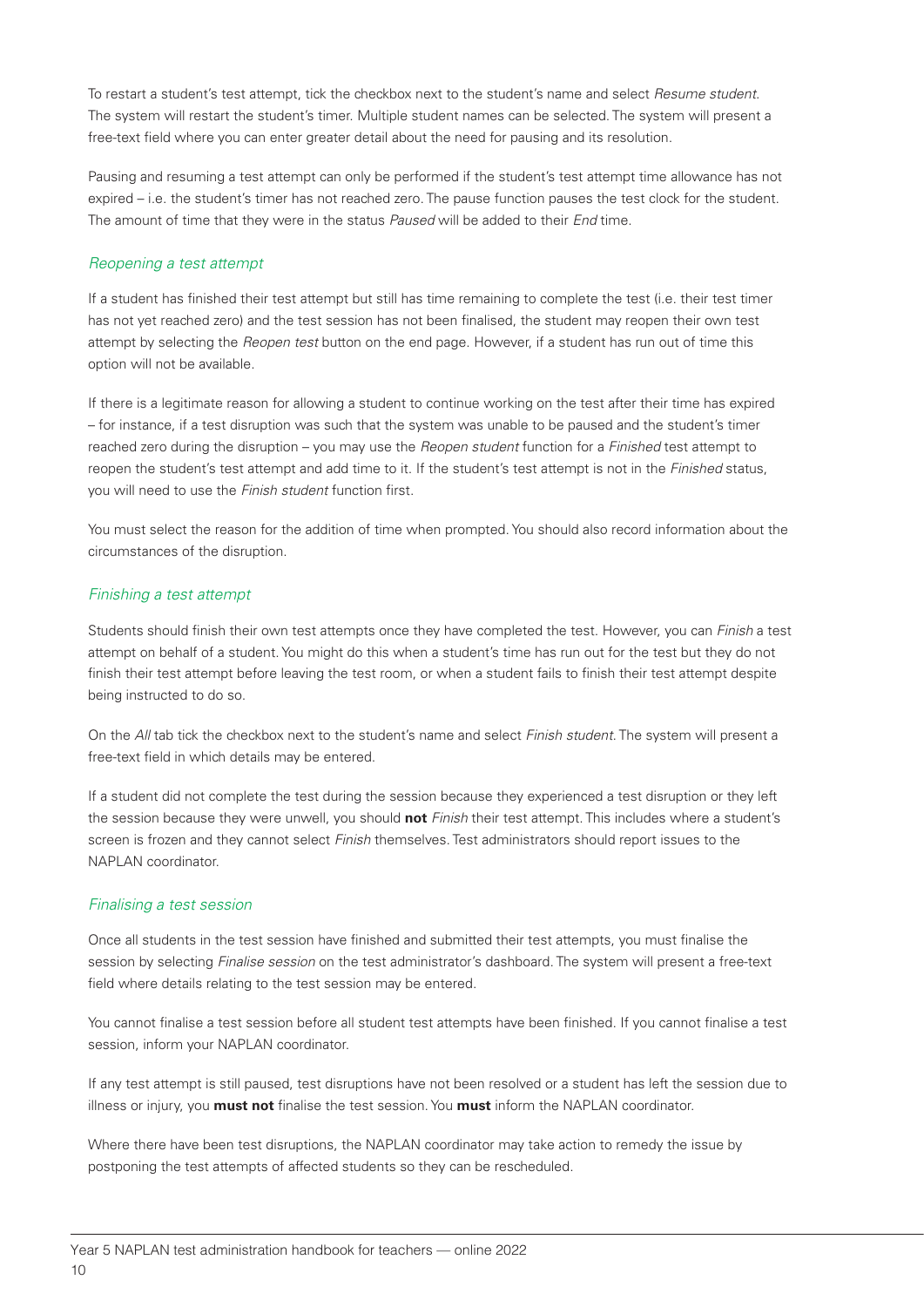In case of illness or injury that occurs during a test session, the NAPLAN coordinator will change the student's participation status to postponed so that the test session can be finalised. The NAPLAN coordinator must then contact the TAA for approval to change the student's participation status to sanctioned abandonment.

Where a test attempt has been postponed due to a test disruption and the student is then absent due to illness or injury for the remainder of the test window, the student's participation status will need to be changed, by the TAA, to sanctioned abandonment.

# 2. TEST ADMINISTRATION

Please ensure that you are familiar with the relevant information in this handbook before administering tests. Each test is to be conducted in one session.

There are instructions for using headphones. If these are not relevant for students in your class, you should amend the instructions as appropriate.

#### *Time allocation*

Introduction time: approximately 15 minutes

#### Test time:

| <b>Writing</b> | <b>Reading</b> | <b>Conventions of</b><br>Language | <b>Numeracy</b>  |
|----------------|----------------|-----------------------------------|------------------|
| 42 min         | 50 min         | 45 min                            | $50 \text{ min}$ |

#### *Preparation for the test session*

To prepare for the test you will need to:

- make sure you have your test administration pack from the NAPLAN coordinator
- arrange the room so that students cannot see each other's work. Where students are in a computer lab that has been designed to facilitate collaboration, computers may need to be moved or temporary barriers put up between students
- take down, cover or reverse any posters, displays or teaching materials that might help students with the test
- check that your device is fully charged or connected to a power supply
- confirm there are sufficient devices for all students in the test session (taking into account any students bringing their own device) and that they are fully charged or connected to a power supply
- confirm there are sufficient sets of headphones for all students in the test session (if necessary)
- ensure all devices are turned on and connected to the internet
- ensure you have sufficient slips of paper on which the URL for the unsecured browser is written (for students with DACs *AST* or *COL*)
- be prepared to assist students to open the NAP locked down browser
- check you have access to a whiteboard or blackboard
- ensure you are aware of any disability adjustments provided to the students in your session and how to manage them
- check that you have all the appropriate test materials
- check that the student materials are available for the students
- distribute the student session slips.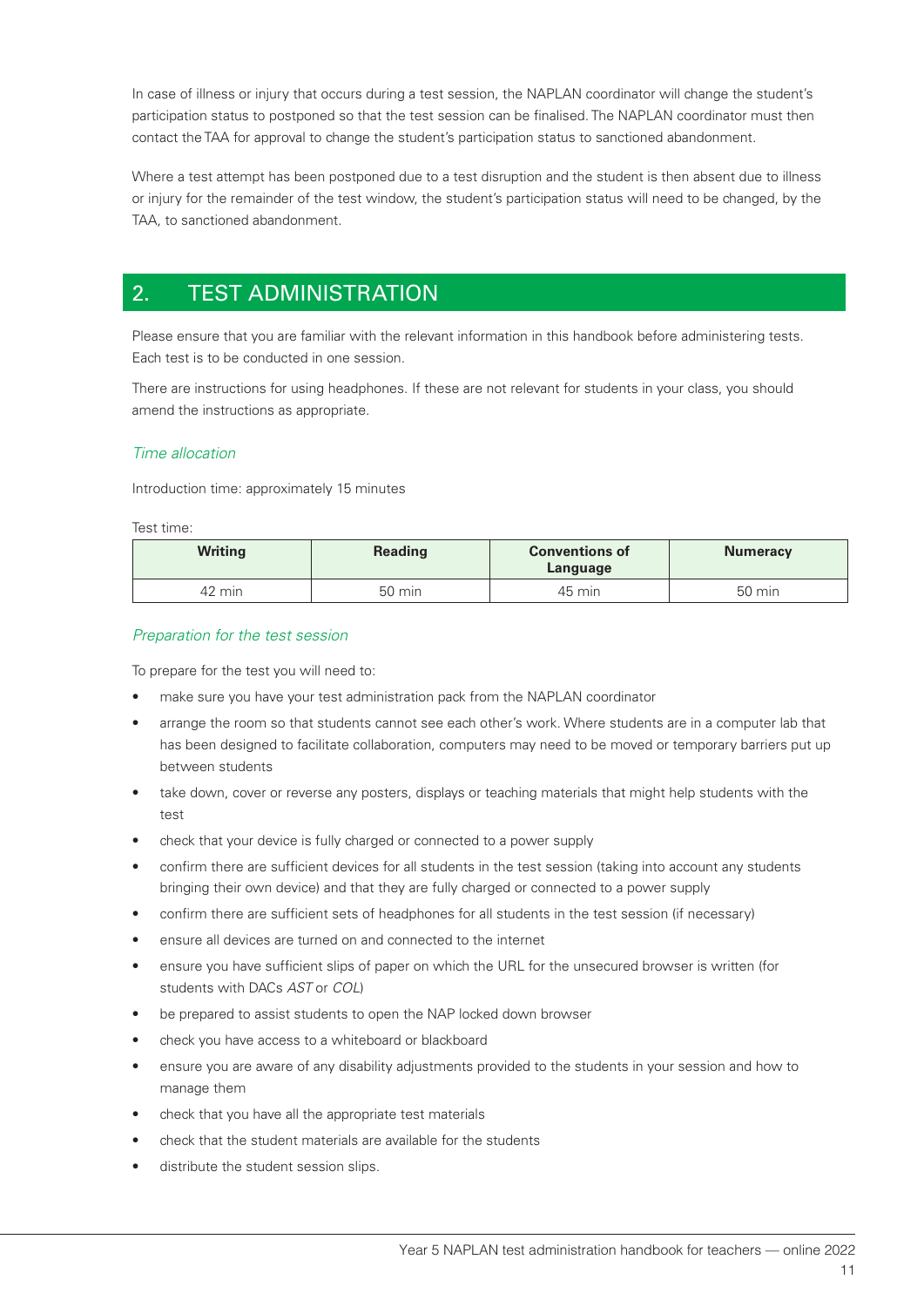#### *After the test*

- If **any** test attempt could **not be finished** because of a test disruption or a student has left the session due to illness or injury, **you must not finish their test attempt or finalise the test session.**
- If a student logged in but refused to compete the test you will *Finish* the test attempt on behalf of the student.
- If all test attempts have been finished, finalise the test session by selecting the *Finalise session* button on the test administrator's dashboard.

At the end of the test session:

- check that all student browsers have been closed
- collect:
	- o all student session slips
	- o any slips containing the unsecured browser URL
	- o all working-out or planning paper used by students
- you **must** notify the NAPLAN coordinator if there were any:
	- o absent students
	- o students who refused to login or logged in and did not attempt to complete the test
	- o students who abandoned the test due to illness or injury
	- o test disruptions or incidents
	- o paused test attempts
	- o errors in the spelling of student names
- you **must** return the TA session slip, student session slips and any other test materials (including any paper used by students during the test) to the NAPLAN coordinator to be securely stored.
- recharge school-supplied devices for the next test session, if necessary.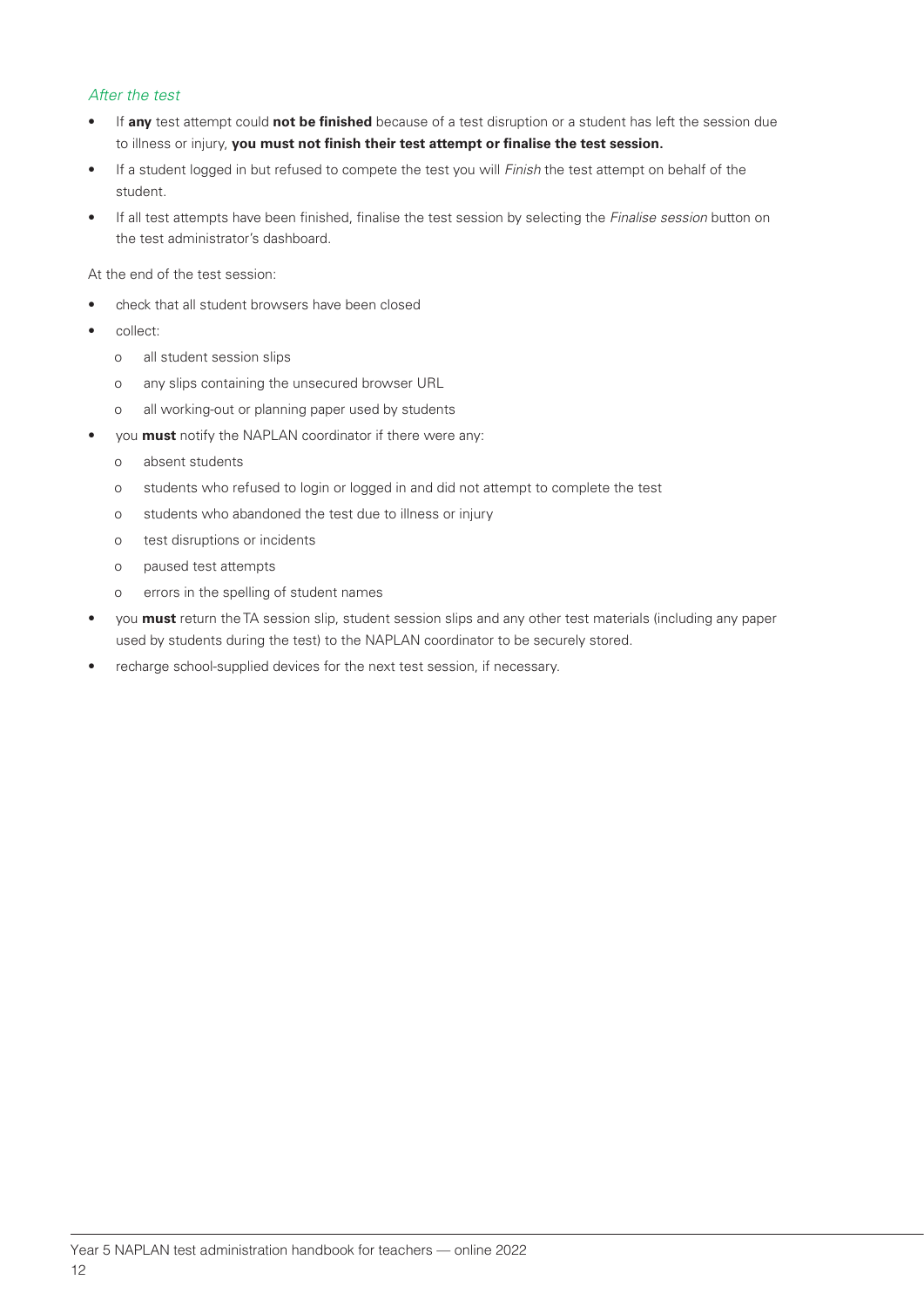### **2.1 Writing test administration**

Ensure you have read Section 1 of this handbook and that all steps necessary to create a test session have been completed before attempting to administer the test.

This is an assessment of a student's ability to plan and write a text independently. There must be no teacher input or assistance.

Students **must not** have access to any books during the writing test.

#### *2.1.1 Time allocation*

Test administrators should encourage students to use their time as follows:

- Reading/listening to the stimulus: 2 minutes
- Planning: 5 minutes
- Writing: 30 minutes
- Editing: 5 minutes

For students using a scribe, test administrators may need to add extra time to the student's test session. This will only be necessary if the test session ends before completion of the short spelling test that is given after students complete their writing.

So that scribed scripts can be readily identified and marked appropriately during the marking process, scribes **must** type at the top of a student's writing pane, *This student has approval for a scribe and all scribing rules are acknowledged.*

For scribing rules, including rules for conducting the short spelling test, read section 6.8 of Part A of the *NAPLAN Handbook for principals and NAPLAN coordinators - online*.

|                                                                   | Each student must have                      | The test administrator must have                          |
|-------------------------------------------------------------------|---------------------------------------------|-----------------------------------------------------------|
| a device that meets the technical specifications for<br>$\bullet$ |                                             | • a device that meets the technical specifications for    |
|                                                                   | NAPLAN online                               | NAPLAN online                                             |
|                                                                   | their student session slip for this session | • this test administration handbook                       |
|                                                                   | a sheet of blank planning paper             | • the TA session slip (containing the test administrator  |
|                                                                   | a pen or pencil                             | login details necessary for generating the test session   |
|                                                                   | headphones                                  | code)                                                     |
|                                                                   |                                             | a watch or clock                                          |
|                                                                   |                                             | • a board to display test session code                    |
|                                                                   |                                             | • a list of students allocated to the test session        |
|                                                                   |                                             | (including details of disability adjustments) and URL for |
|                                                                   |                                             | unsecured browser if necessary.                           |

#### *2.1.2 Materials required*

#### *2.1.3 Creating the test session*

- 1. Open your browser and navigate to www.assessform.edu.au.
- 2. Login to NAPLAN 2022 using the TA session slip provided by the school NAPLAN coordinator. Select *Create new test session*.
- 3. The session code will be displayed at the top of your screen in a grey box.
- 4. Display the session code where students can see it, e.g. write it on the board the students will need it to enter the test session.

#### 13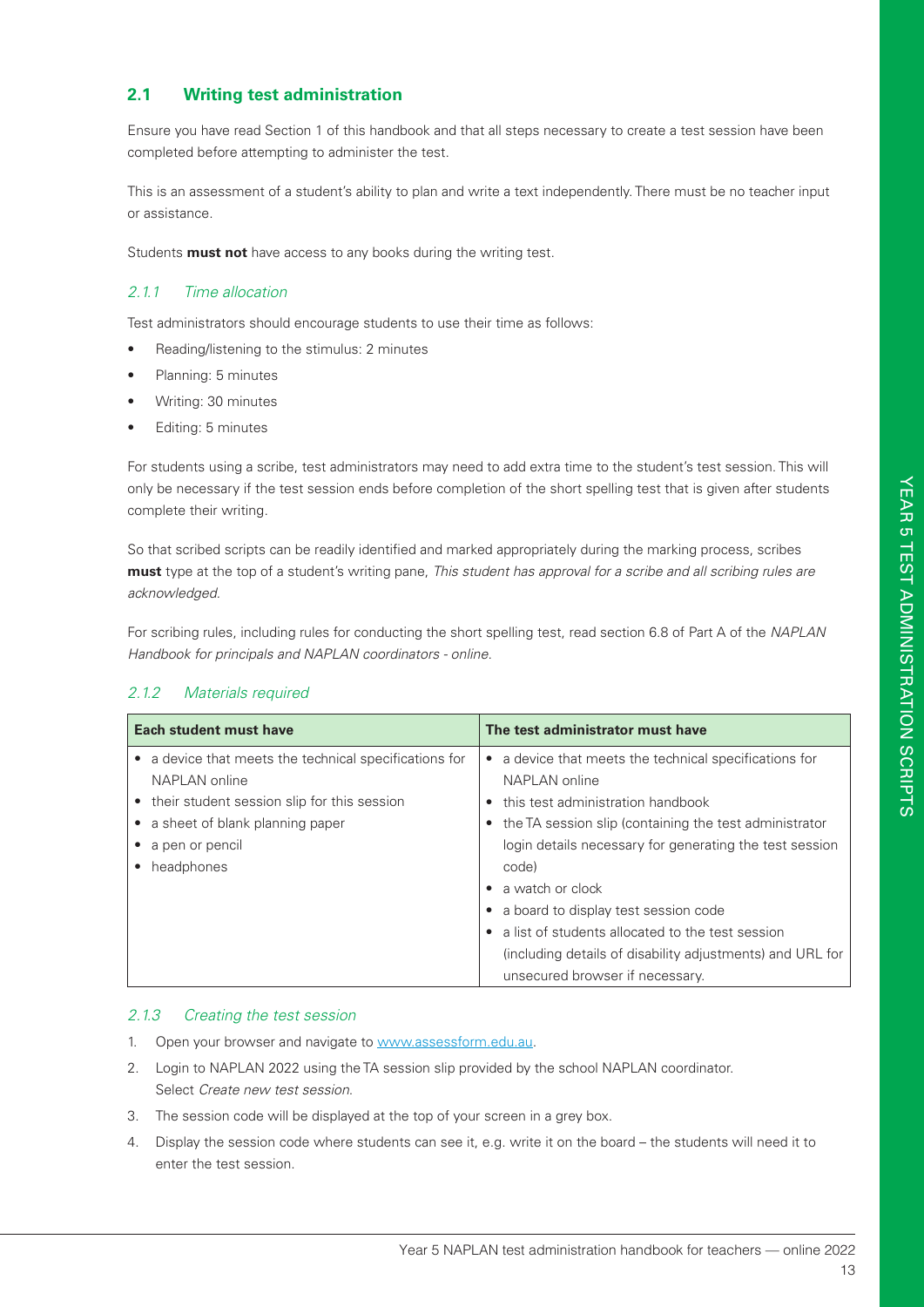Note: some functions on the test administrator's dashboard will remain inactive until after students join the session and/or you start the session.

#### *2.1.4 Writing test administration script*

#### **READ ALOUD**

Today you will complete a writing test.

If you have any questions, or you can't see what I describe on your screen, raise your hand and I will help you.

Remind students that if they experience technical issues (mouse, keyboard, monitor or device not working, questions not loading or questions flickering, screens freezing, etc.) that they should let you know straight away by raising their hand.

Go through the following steps with students, resolving any issues that may arise.

Ask students to check that they have:

- their student code for the test on a piece of paper with their correct name
- a blank piece of paper, a pen or pencil and a set of headphones
- turned on their device
- plugged in their headphones
- adjusted their device volume to about three-quarters of its maximum level.

Ask students to:

- open the NAP locked down browser (students using an unsecured browser with DACs *AST* or *COL*, or their support person, should type the web address into the browser and select enter)
- select *NAPLAN 2022*.

Students will then see the audio check screen. For the writing test, students should:

- play the sound
- select *I can hear the sound on headphones* if they can hear the sound, or
- select *I can't hear the sound on headphones* if they can't hear the sound, and follow the instructions on the page.

Assist students with the disability adjustment code *AIA* if required. These students should select *I do not need to check my audio*.

Instruct students to:

- select *Start test*
- type the session code exactly as it appears on the board into the boxes, and then select *Next*
- type their student code into the boxes that appear and select *Next*
- check that their name, year and the test domain are correct, select *Yes* and wait.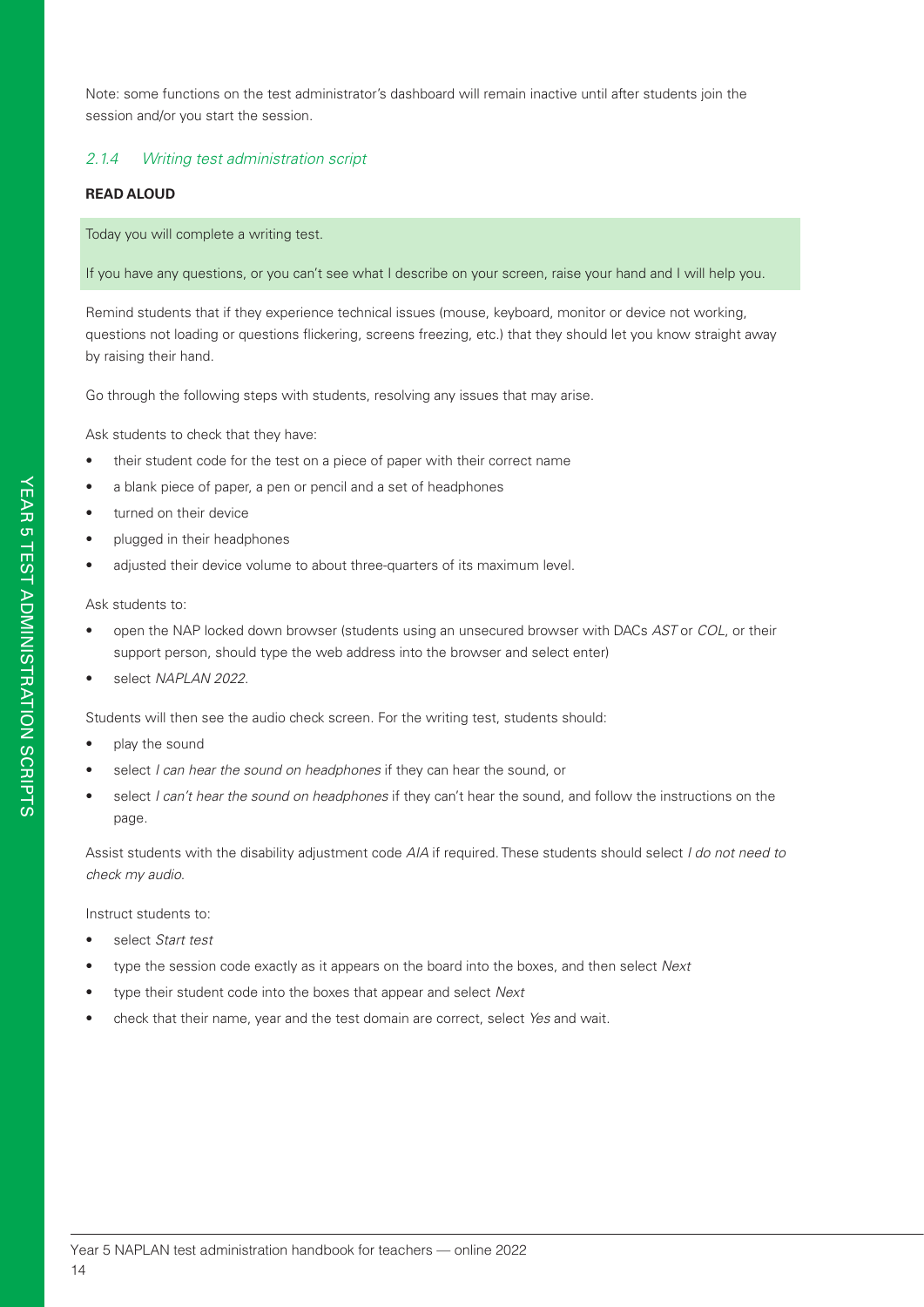#### **READ ALOUD**

Once I start the test, you can read or listen to the writing prompt and the test instructions.

Pay careful attention to the instructions, as they will explain what kind of text you need to write. You can also listen to them at any point in the test.

Once you have read or listened to the writing prompt and the instructions, you can select *Start writing*. This will take you to the writing pane where you can start typing your text.

You will have plenty of space to write. Scroll down for more space.

Pause to allow students to ask questions.

#### **READ ALOUD**

You will have 42 minutes to do this test. This includes time for reading and listening to the prompt. Listen to the writing prompt first and then use the next five minutes to plan. I will tell you when you should start writing.

You can use your piece of paper or the writing pane on your device to do your planning. You might like to use a diagram, write down your main ideas or key words, or you might like to plan by just thinking about what you will write.

Choose the kind of planning that helps you to organise your ideas.

Remember, the writing prompt and instructions may have words or pictures to help you think of ideas for the topic. You do not have to use all or any of these ideas. You may use your own ideas, as long as you write about the topic on the page.

The piece of paper will not be marked, but it will be collected. Anything you type into the writing pane of your device will be marked, so please delete any planning notes that are not part of your final text before finishing your test.

There is a timer in the top left-hand corner of your screen. It will flash when you have 10 minutes left and again when you have five minutes left. I will also tell you.

When your time ends you will see a screen asking you to select a *Finish* button.

If you finish early, check your writing.

If you finish before your time ends you can also select the *Finish* button, but you will be asked whether or not you have checked your answer. If you select *No* you will stay in the test. Selecting *Yes* will finish your test.

After you *Finish* your test, if there is still time left, you can select the *Reopen test* button.

To protect your privacy, please do not include your name in your writing response. The online system knows who you are from your login details.

Answer any questions the students have.

Begin the test session by selecting the *Start session* button on the test administrator's dashboard.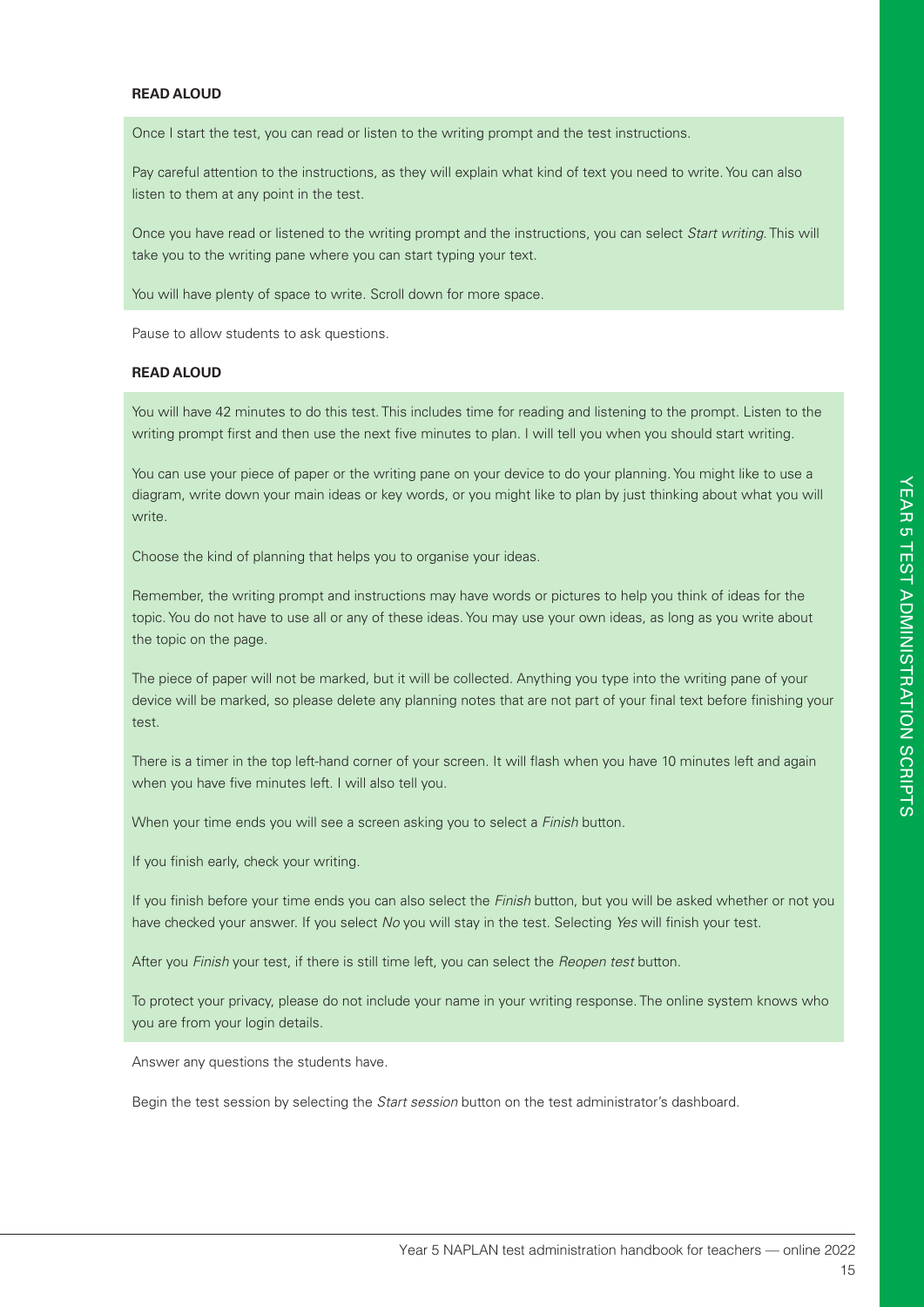#### **READ ALOUD**

You may start your test now. Begin by reading or listening to the prompt, then start your planning. You must do your own work. You are not allowed to talk to other students.

#### **DO NOT:**

- **x** brainstorm with students
- **x** allow students to discuss the topic
- **x** give students ideas or pre-developed plans
- **X** discuss any pictures that may be on the writing prompt
- **X** write anything on the board other than the test session code
- $x$  plan for the students.

Actively supervise students to make sure they are planning their work independently. If a student is having difficulties, quietly encourage them to look at the writing stimulus or listen to the instructions again.

#### **Do not help students to develop or structure their writing.**

#### **After 7 minutes, READ ALOUD**

About seven minutes have now passed. If you haven't already done so, you should move on from planning to typing your text.

Actively supervise the students to make sure that they have begun typing.

Quietly speak to those students who are not working. Refer them to the writing stimulus for ideas **but do not help them with their ideas or their text.**

Ensure that students are typing their text into the writing pane in the online assessment platform. They should not be using their sheet of paper for anything beyond planning. The planning paper will not be marked.

Students who finish early should be encouraged to reread and edit their writing. When they have finished checking, they should sit and wait quietly. Students can access the *Reopen test* button if they have finished their test and decide they would like to go back in to change or add to their writing. They may not engage in early-finisher activities, such as reading, which may provide information or ideas for their writing. If a whole class has checked their responses, selected *Finish*, then submitted their tests before the allocated time, you may use discretion in managing the test environment and finalising the test session.

#### **After 32 minutes, READ ALOUD**

Check your timer in the left-hand corner of your screen. If your test has not been paused, you have about 10 minutes left for this test. I recommend that you spend the next five minutes finishing your writing, so that you have five minutes left for editing.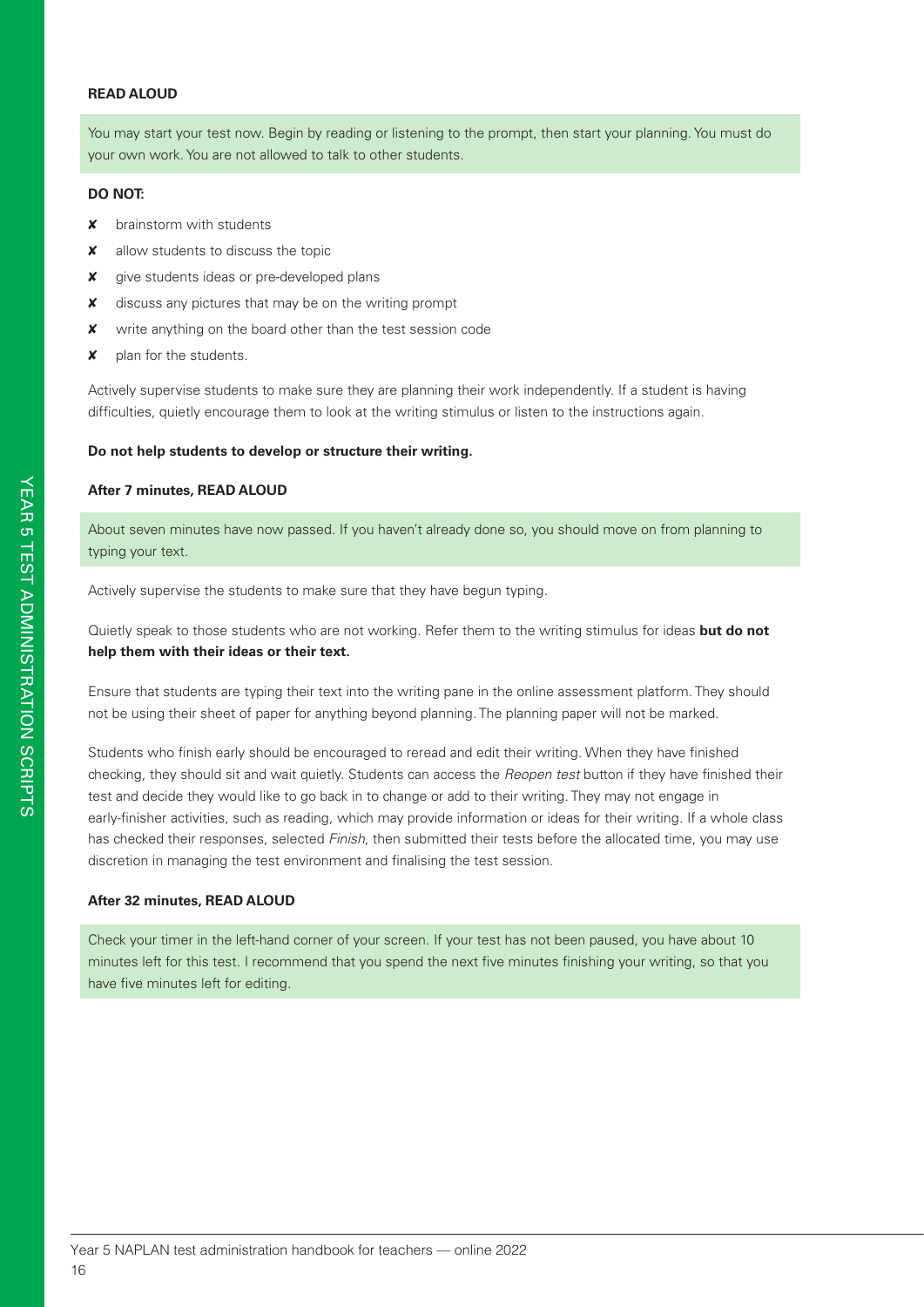#### **After 37 minutes, READ ALOUD**

Check your timer in the left-hand corner of your screen. If your test has not been paused, your writing time is now finished. You have five minutes to check and edit your work.

Check your writing by reading it carefully. You can edit your work by adding or changing words or sentences and correcting any spelling or punctuation mistakes. However, you don't have time to make big changes.

You can also use this time to complete your writing if you need to, but you will not be allowed any extra time for editing. When you have finished, wait quietly.

If you did your planning in the writing pane, you should delete any remaining notes.

Actively supervise students to make sure they are editing and completing their texts. Students may use this time to complete their writing; however, no additional time can be provided for editing.

Be mindful of students who may have been granted extra time due to a disability adjustment or a disruption. Alert these students when they have five minutes of test time remaining.

When your dashboard shows that the time has expired for all students:

#### **READ ALOUD**

Thank you everyone. The writing test is now finished.

If you have already finished your test, you should have a message confirming that it has been finished.

If you ran out of time to finish your test, you will now have a screen asking you to select *Finish*. Please select *Finish*.

Walk around and check that all students have finished their tests.

#### **READ ALOUD**

Leave your planning page and your student session slip on your desk to be collected.

You should now all close the test browser.

Check that all students have closed the NAP locked down browser or, where appropriate, the unsecured browser.

**If any test attempt could not be finished because of a test disruption or a student has left the session due to illness or injury, you must not finish their test attempt or finalise the test session. You must inform the NAPLAN coordinator.**

If all test attempts have been finished, finalise the test session by selecting the *Finalise session* button on the test administrator's dashboard.

Collect all student session slips and all paper used during the tests. These must be returned to the NAPLAN coordinator, along with the TA session slips and any unused test codes, to be securely stored.

You will need to refer to *After the test* on page 12 to ensure you have met all requirements.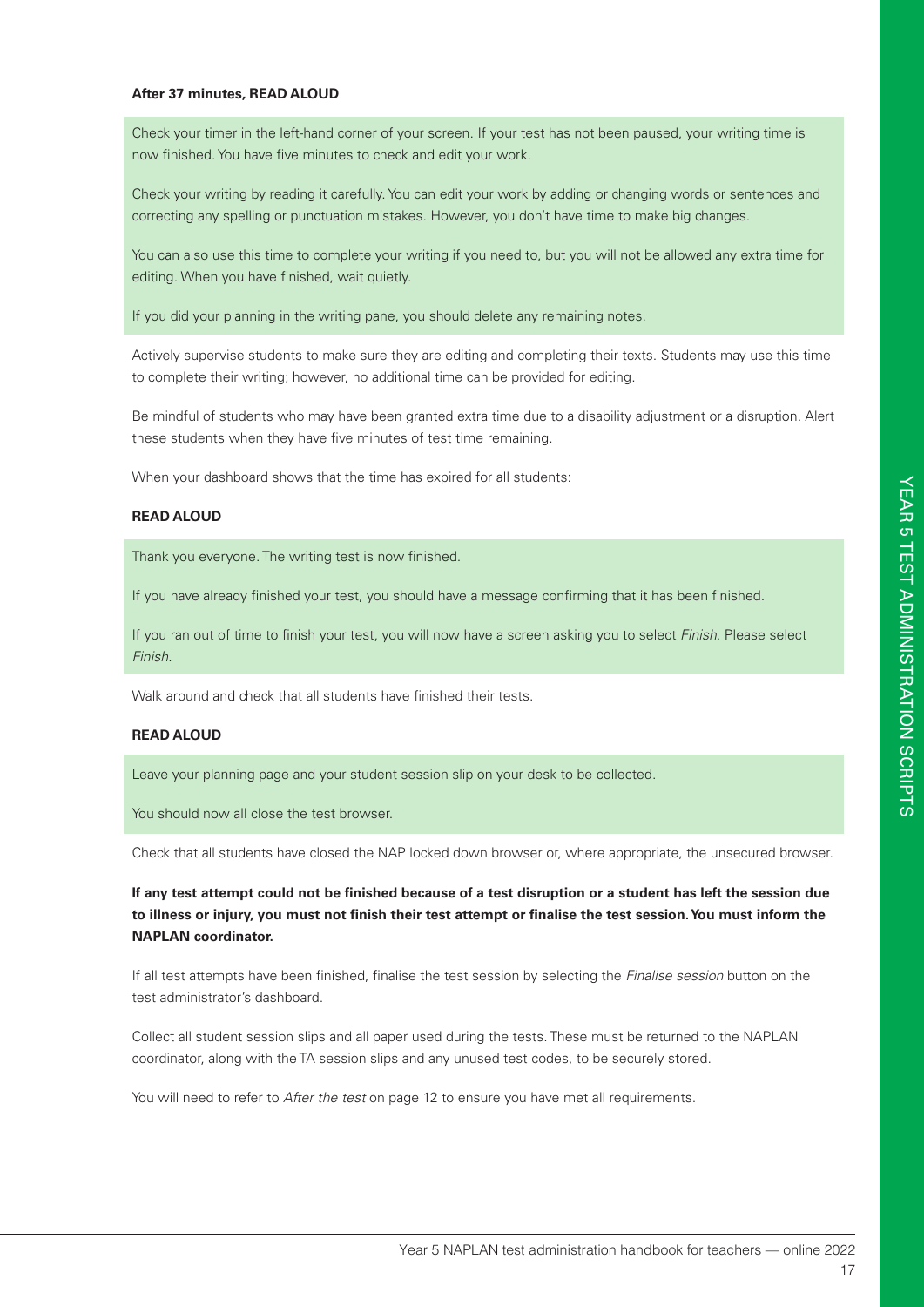#### **2.2 Reading test administration**

Ensure you have read Section 1 of this handbook and that all steps necessary to create a test session have been completed before attempting to administer the test.

This test is to be conducted in one session. This is an assessment of a student's ability to read, comprehend and respond to a variety of text types. Note: headphones are not used in the Reading test.

#### *2.2.1 Materials required*

| Each student must have                                                                                                    | The test administrator must have                                                                                                                                                                                                                                                                                                                                                                                                                                                 |  |
|---------------------------------------------------------------------------------------------------------------------------|----------------------------------------------------------------------------------------------------------------------------------------------------------------------------------------------------------------------------------------------------------------------------------------------------------------------------------------------------------------------------------------------------------------------------------------------------------------------------------|--|
| • a device that meets the technical specifications for<br>NAPLAN online<br>• their student session slip for this session. | a device that meets the technical specifications for<br>NAPLAN online<br>• this test administration handbook<br>the TA session slip (containing the test administrator<br>$\bullet$<br>login details necessary for generating the test session<br>code)<br>a watch or clock<br>a board to display the test session code<br>٠<br>a list of students allocated to the test session<br>(including details of disability adjustments) and URL for<br>unsecured browser if necessary. |  |

#### *2.2.2 Creating the test session*

- 1. Open your browser and navigate to www.assessform.edu.au.
- 2. Login to NAPLAN 2022 using the TA session slip provided by the school NAPLAN coordinator. Select *Create new test session*.
- 3. The session code will be displayed at the top of your screen in a grey box.
- 4. Display the session code where students can see it, e.g. write it on the board the students will need it to enter the test session.

Note: some functions on the test administrator's dashboard will remain inactive until after students join the session and/or you start the session.

#### *2.2.3 Reading test administration script*

#### **READ ALOUD**

Today you will complete a reading test.

If you have any questions or you can't see what I describe on your screen, raise your hand and I will help you.

Remind students that if they experience technical issues (mouse, keyboard, monitor or device not working, questions not loading or questions flickering, screens freezing, etc.) that they should let you know straight away by raising their hand.

Go through the following steps with students, resolving any issues that may arise.

Ask students to check that:

- they have their student code for the test on a piece of paper with their correct name
- their device is turned on.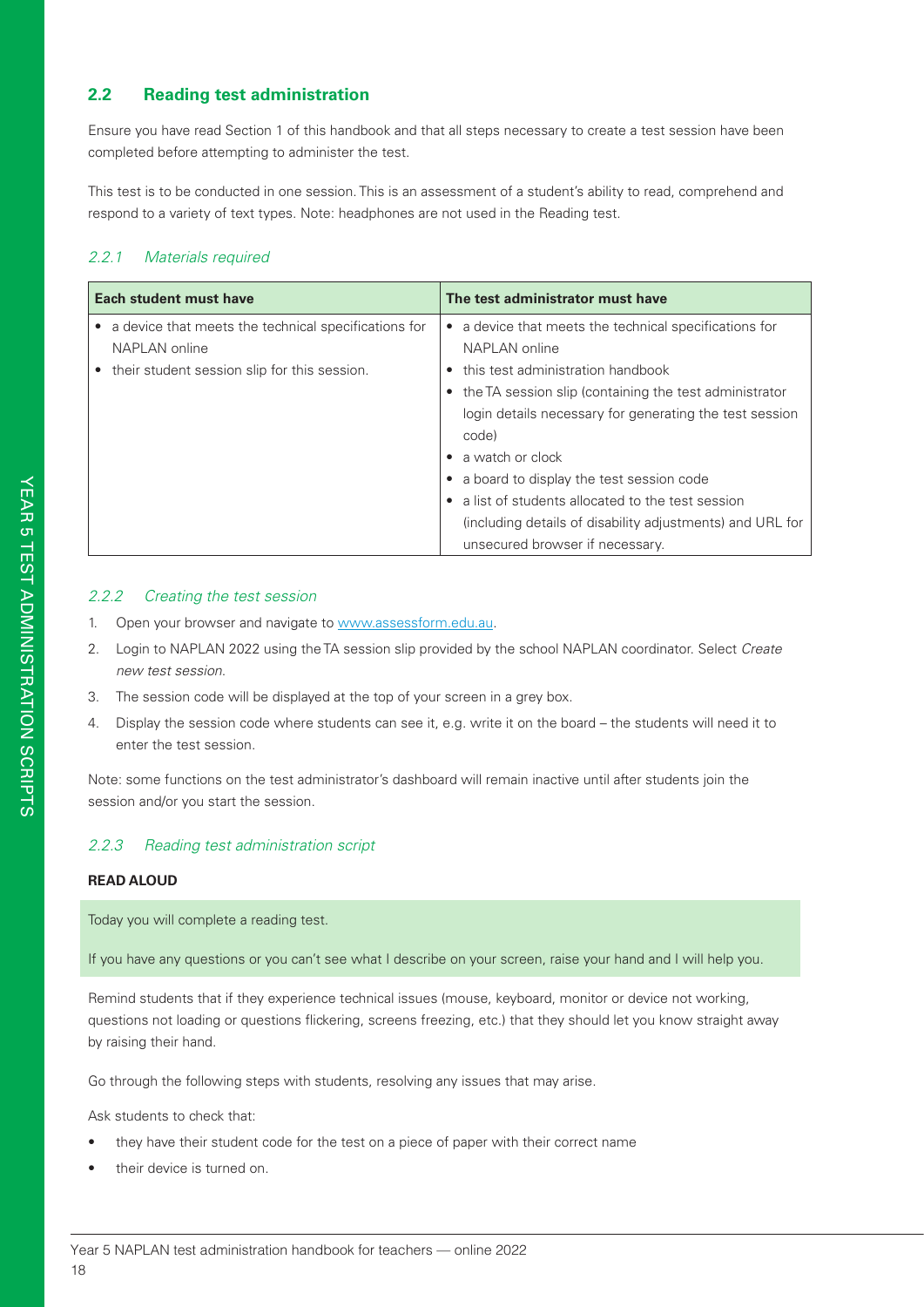Ask students to:

- open the NAP locked down browser (students using an unsecured browser with DACs *AST* or *COL*, or their support person, should type the web address into the browser and select enter)
- select *NAPLAN 2022*

Students will then see the audio check screen. The reading test does not include audio. For the reading test, students should:

• select *I do not need to check my audio*.

Instruct students to:

- select *Start test*
- type the session code exactly as it appears on the board into the boxes, and then select *Next*
- type their student code into the boxes that appear and select *Next*
- check that their name, year and the test domain are correct, select *Yes* and wait.

#### **READ ALOUD**

In this reading test, you will read texts and then answer questions about them.

There are 39 questions in this test and you have 50 minutes to complete it.

There are three sections in this test. At the end of each section a message on your screen will ask if you would like to check your answers before moving to the next section.

If you make a mistake, you can change your answer. If you find that a question is too hard, flag it and go on to the next one. If you have time, you can go back to flagged questions after you have finished the rest of the test.

If you have any questions, raise your hand and I will come to speak with you. However, because this is a test of how well you read, I cannot read or explain the questions or texts to you.

There is a timer in the top left-hand corner of your screen. It will flash when you have 10 minutes left and again when you have five minutes left. I will also tell you when you have five minutes left.

When your time ends you will see a screen asking you to select a *Finish* button.

If you finish early, check your answers and be sure that you have answered all the questions.

If you finish before your time ends you can also select the *Finish* button, but you will be asked whether or not you have completed all the questions and checked your answers. If you select *No* you will stay in the test. Selecting *Yes* will finish your test.

After you *Finish* your test, if there is still time left, you can select the *Reopen test* button.

Once you have finished your test, wait quietly.

Begin the session by selecting the *Start session* button on the test administrator's dashboard.

#### **READ ALOUD**

You may start the test now. You must do your own work. You are not allowed to talk to other students.

Actively supervise students to make sure they are on task. Ensure that students are scrolling down where necessary to read the whole text. You should also monitor that students know how to interact with each question type, e.g. some items may require students to move tiles or select multiple responses.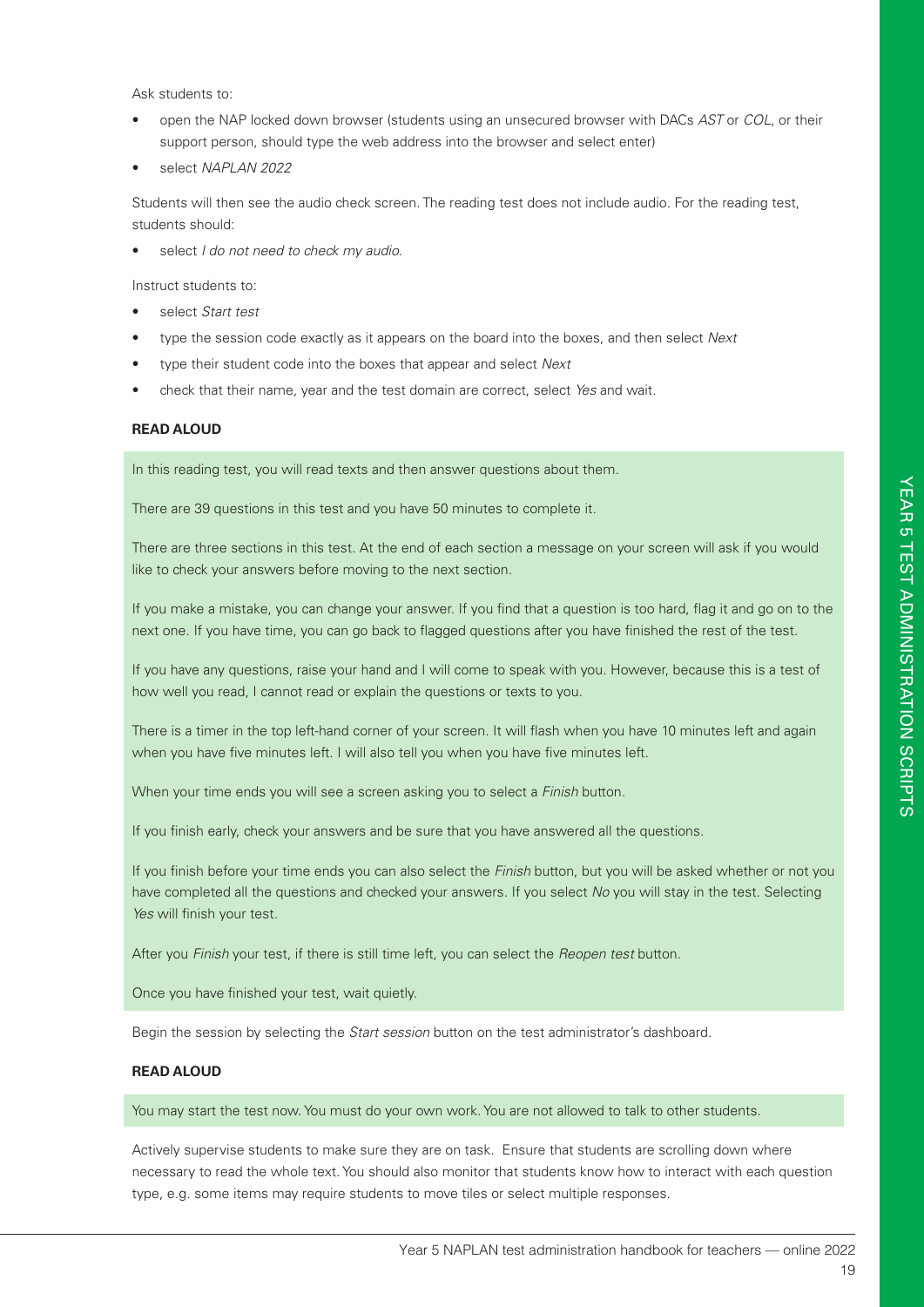Students who finish early should be encouraged to check their answers. When they have finished checking, they should sit and wait patiently. They may not engage in early-finisher activities, such as reading, which may provide clues to the test question answers.

If a whole class has checked their responses, selected *Finish*, then submitted their tests before the allocated time, you may use discretion in managing the test environment and finalising the test session.

#### **After 45 minutes, READ ALOUD**

Check your timer in the left-hand corner of your screen. If your test has not been paused, you have about five minutes left to finish the test. If you have already finished, use this time to check that you have answered all the questions.

Be mindful of students who may have been granted extra time due to a disability adjustment or a disruption. Alert these students when they have five minutes of test time remaining.

When your dashboard shows that the time has expired for all students:

#### **READ ALOUD**

Thank you everyone. The reading test is now finished.

If you have already finished your test, you should have a message confirming that it has been finished.

If you ran out of time to finish your test, you will now have a screen asking you to select *Finish*. Please select *Finish*.

Walk around and check that all students have finished their tests.

#### **READ ALOUD**

Leave your student session slip on your desk to be collected.

You should now all close the test browser.

Check that all students have closed the NAP locked down browser or, where appropriate, the unsecured browser.

**If any test attempt could not be finished because of a test disruption or a student has left the session due to illness or injury, you must not finish their test attempt or finalise the test session. You must inform the NAPLAN coordinator.**

If all test attempts have been finished, finalise the test session by selecting the *Finalise session* button on the test administrator's dashboard.

Collect all student session slips and all paper used during the tests. These must be returned to the NAPLAN coordinator, along with the TA session slips and any unused test codes, to be securely stored.

You will need to refer to *After the test* on page 12 to ensure you have met all requirements.

The materials included in the NAPLAN reading tests are intended to engage students and assess their literacy skills. Any views or opinions expressed in these test materials do not necessarily reflect the views and opinions of ACARA.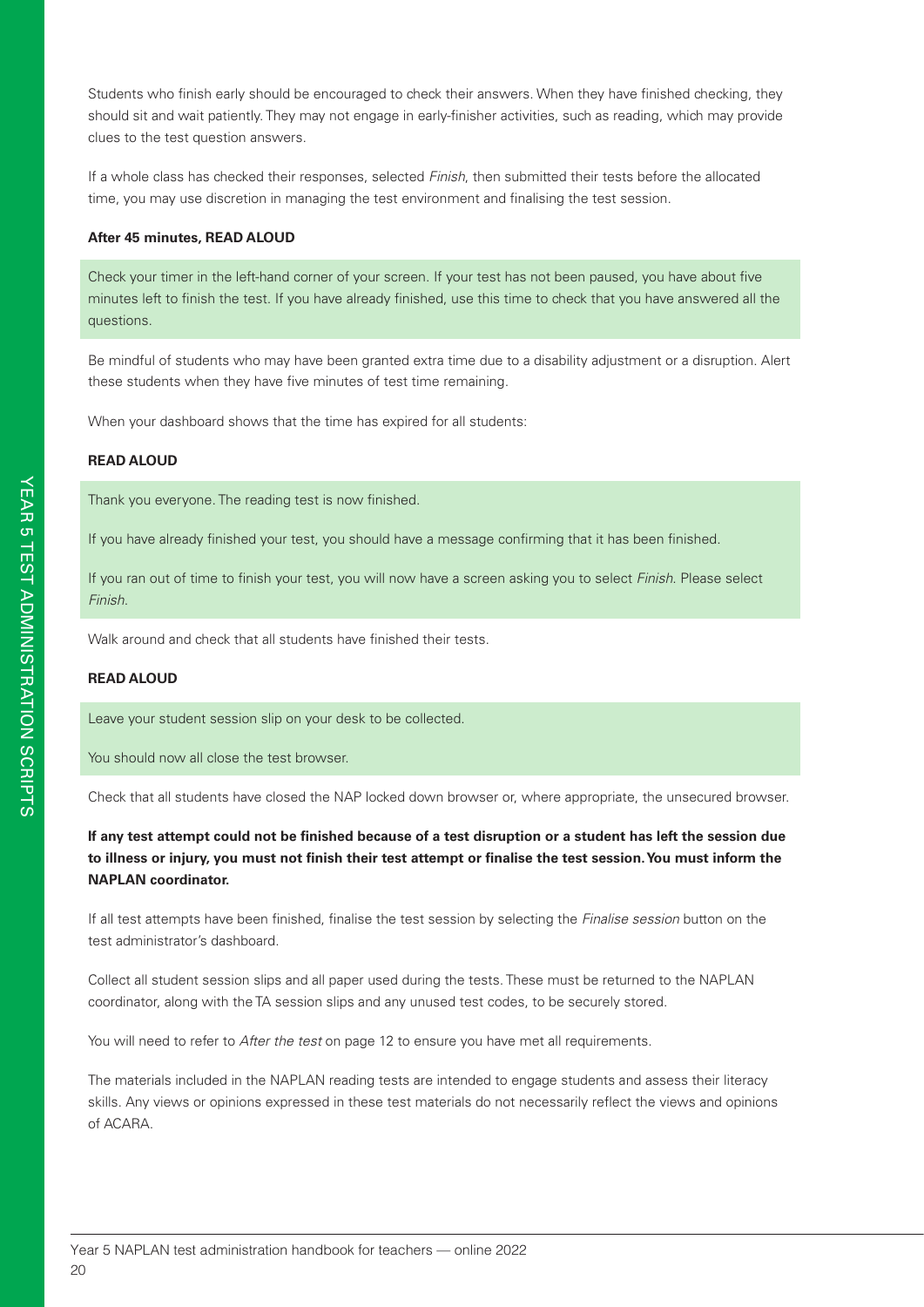#### **2.3 Conventions of language test administration**

Ensure you have read Section 1 of this handbook and that all steps necessary to create a test session have been completed before attempting to administer the test.

This test is to be conducted in one session. It is composed of two sections: grammar and punctuation followed by spelling. The spelling test will only be available to students after they have completed the grammar and punctuation test. Students will not be able to return to the grammar and punctuation questions once they have moved onto the spelling questions. A screen at the end of the grammar and punctuation test will remind them of this.

The screen includes a message advising students that they've reached the end of a locked section. When students reach the locked message, they will be asked if they are ready to start the next section.

When students click *No, I want to check my answers,* they will be able to review or change their grammar and punctuation answers or revisit flagged questions.

When students click *Yes, I want to start the next section,* they will begin the spelling section and won't be able to return to the grammar and punctuation section.

#### *2.3.1 Materials required*

| Each student must have                               | The test administrator must have                          |  |
|------------------------------------------------------|-----------------------------------------------------------|--|
| a device that meets the technical specifications for | a device that meets the technical specifications for      |  |
| NAPLAN online                                        | NAPLAN online                                             |  |
| • their student session slip for this session        | this test administration handbook                         |  |
| a sheet of blank paper for working out               | the TA session slip (containing the test administrator    |  |
| a pen or pencil                                      | login details necessary for generating the test session   |  |
| headphones.                                          | code)                                                     |  |
|                                                      | a watch or clock<br>$\bullet$                             |  |
|                                                      | a board to display the test session code<br>$\bullet$     |  |
|                                                      | a list of students allocated to the test session          |  |
|                                                      | (including details of disability adjustments) and URL for |  |
|                                                      | unsecured browser if necessary.                           |  |

#### *2.3.2 Creating the test session*

- 1. Open your browser and navigate to www.assessform.edu.au.
- 2. Login to NAPLAN 2022 using the TA session slip provided by the school NAPLAN coordinator. Select *Create new test session*.
- 3. The session code will be displayed at the top of your screen in a grey box.
- 4. Display the session code where students can see it, e.g. write it on the board the students will need it to enter the test session.

Note: some functions on the test administrator's dashboard will remain inactive until after students join the session and/or you start the session.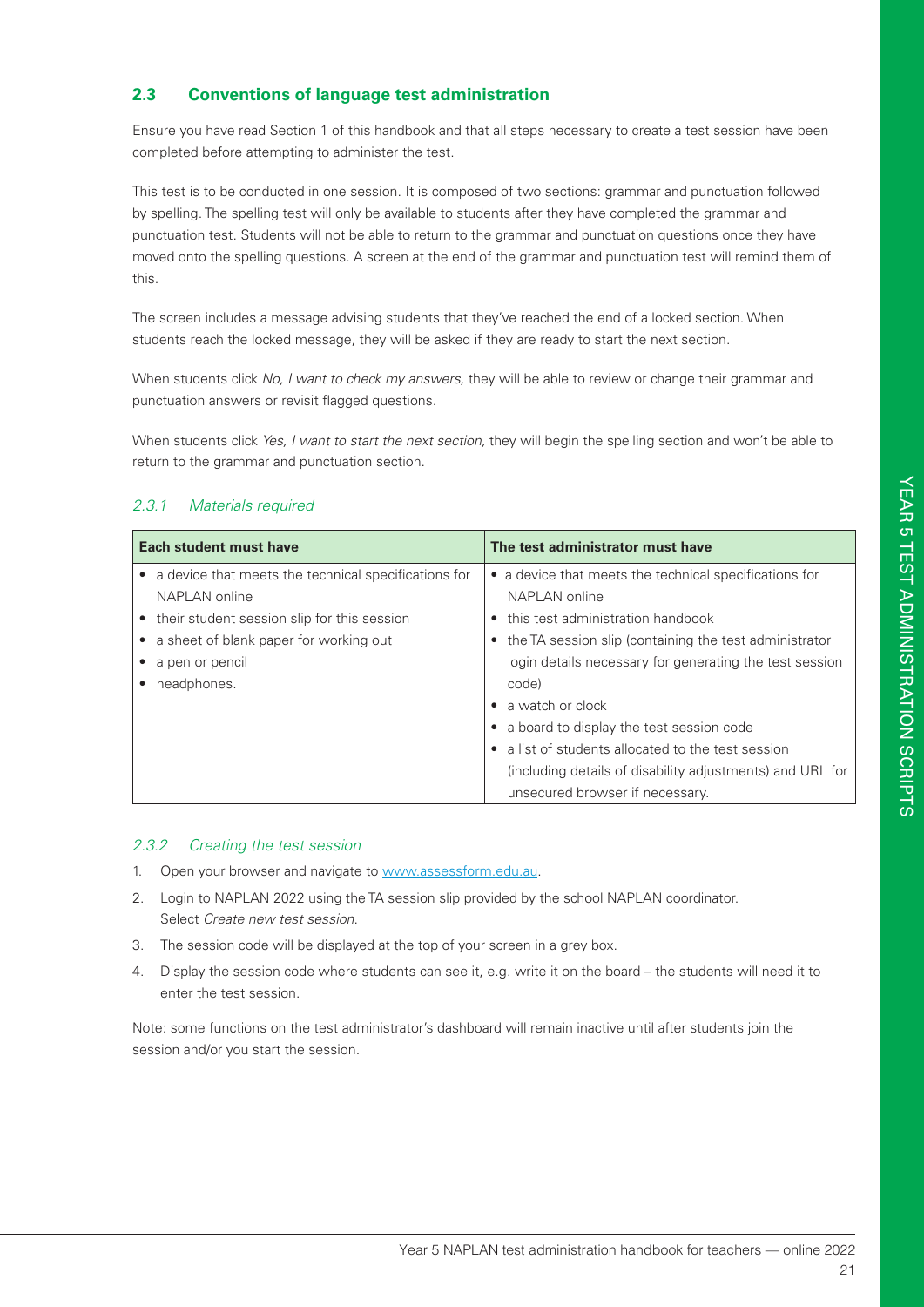#### *2.3.3 Conventions of language test administration script*

#### **READ ALOUD**

Today you will complete a conventions of language test. This test has two parts: grammar and punctuation, followed by spelling.

If you have any questions or you can't see what I describe on your screen, raise your hand and I will help you.

Remind students that if they experience technical issues (mouse, keyboard, monitor or device not working, questions not loading or questions flickering, screens freezing, etc.) that they should let you know straight away by raising their hand.

Go through the following steps with students, resolving any issues that may arise.

Ask students to check that they have:

- their student code for the test on a piece of paper with their correct name
- a blank piece of paper, a pen or pencil and a set of headphones
- turned on their device
- plugged in their headphones
- adjusted their device volume to about three-quarters of its maximum level.

#### Ask students to:

- open the NAP locked down browser (students using an unsecured browser with DACs *AST* or *COL*, or their support person, should type the web address into the browser and select enter)
- select *NAPLAN 2022*.

Students will then see the audio check screen. For the conventions of language test, students should:

- play the sound
- select *I can hear the sound on headphones* if they can hear the sound, or
- select *I can't hear the sound on headphones* if they can't hear the sound, and follow the instructions on the page.

Assist students with the disability adjustment code *AIA* if required. These students should select *I do not need to check my audio*.

#### Instruct students to:

- select *Start test*
- type the session code exactly as it appears on the board into the boxes, and then select *Next*
- type their student code into the boxes that appear and select *Next*
- check that their name, year and the test domain are correct, select *Yes* and wait.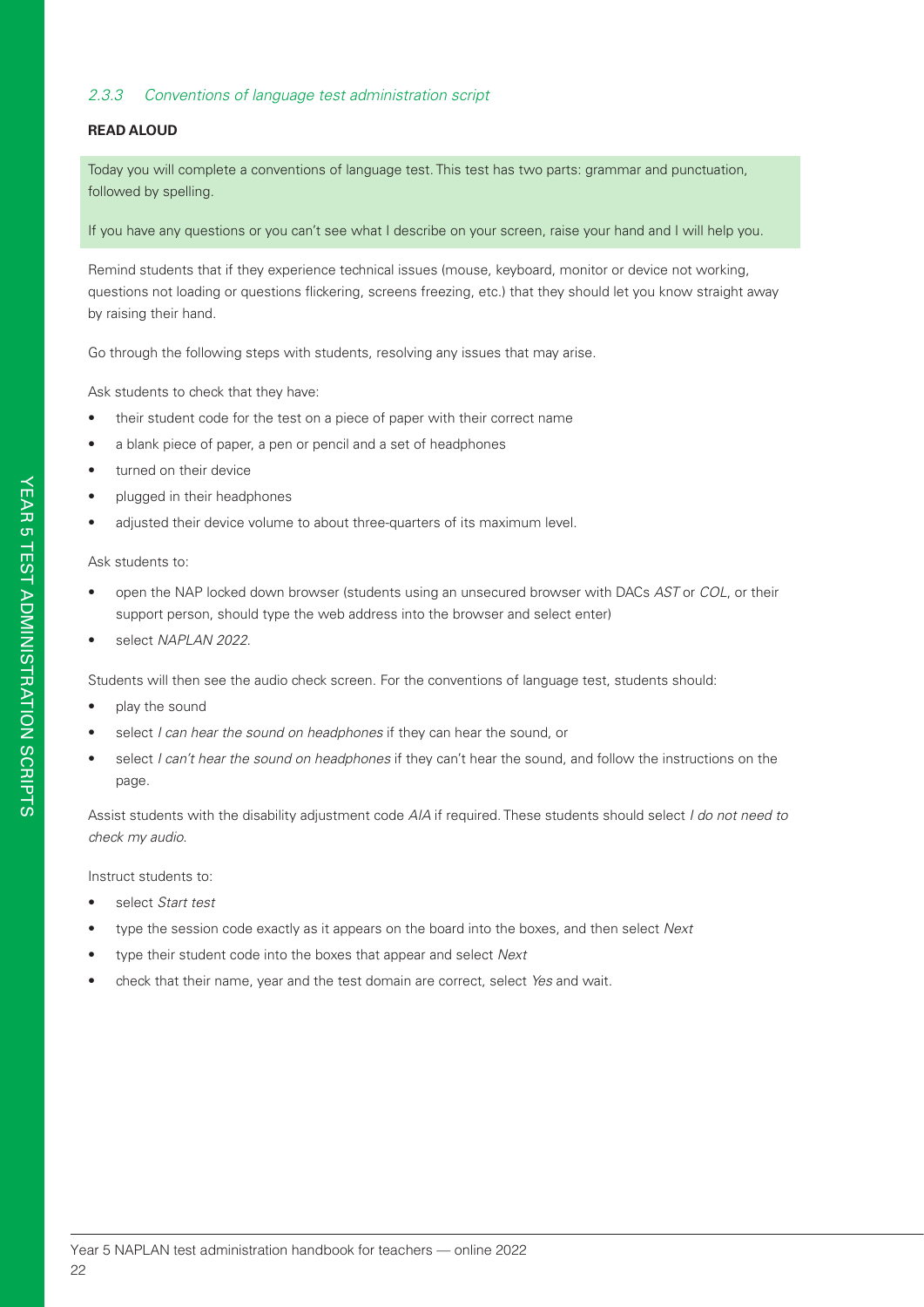#### **READ ALOUD**

There are two parts to this test. The first part is a grammar and punctuation test, and the second is a spelling test. Once you move to the spelling test, you cannot go back to the grammar and punctuation test. You will need your headphones for the spelling test only.

There are 52 questions in all: 27 questions in the grammar and punctuation test and 25 questions in the spelling test. You have 45 minutes to complete all the questions. You may need more time to answer the grammar and punctuation questions as there is more to read in this test than spelling.

In both the grammar and punctuation test AND the spelling test, there are three sections. Within each test, you can go back to a previous section to flagged questions or to just check your answers. A message on your screen will ask if you want to go back.

However, at the very end of the grammar and punctuation test, you will see a message asking if you are ready to start the next section. If you click *'No, I want to check my answers'* you will be able to review or change your grammar and punctuation answers or revisit flagged questions, and you will be able to change your answers if you think you have made a mistake.

If you click *'Yes, I want to start the next section',* you will go to the spelling test and will NOT be able to go back and see or change your answers in the grammar and punctuation test.

There is a timer in the top left-hand corner of your screen. When your timer says 25 minutes, you should be close to finishing the grammar and punctuation test, which finishes at question 27, and be ready to move onto the spelling test.

The timer will flash when you have 10 minutes left and again when you have 5 minutes left. I will also tell you.

When your time ends you will see a screen asking you to select a *Finish* button.

If you finish early, check your answers and be sure that you have answered all the questions.

If you finish before your time ends you can also select the *Finish* button, but you will be asked whether or not you have completed all the questions and checked your answers. If you select *No* you will stay in the test. Selecting *Yes* will finish your test.

After you Finish your test, if there is still time left, you can select the *Reopen test* button.

Once you have finished your test, wait quietly.

Begin the session by selecting the *Start session* button on the test administrator's dashboard.

#### **READ ALOUD**

You may start the test now. You must do your own work. You are not allowed to talk to other students.

Actively supervise students to make sure they are on task and to see that they are managing their time so they do not spend the whole test time on grammar and punctuation – spending the whole test time on grammar and punctuation will result in them not receiving a score for spelling.

Students who finish early should be encouraged to check their answers. When they have finished checking, they should sit and wait patiently. They may not engage in early-finisher activities, such as reading, which may provide clues to the test question answers.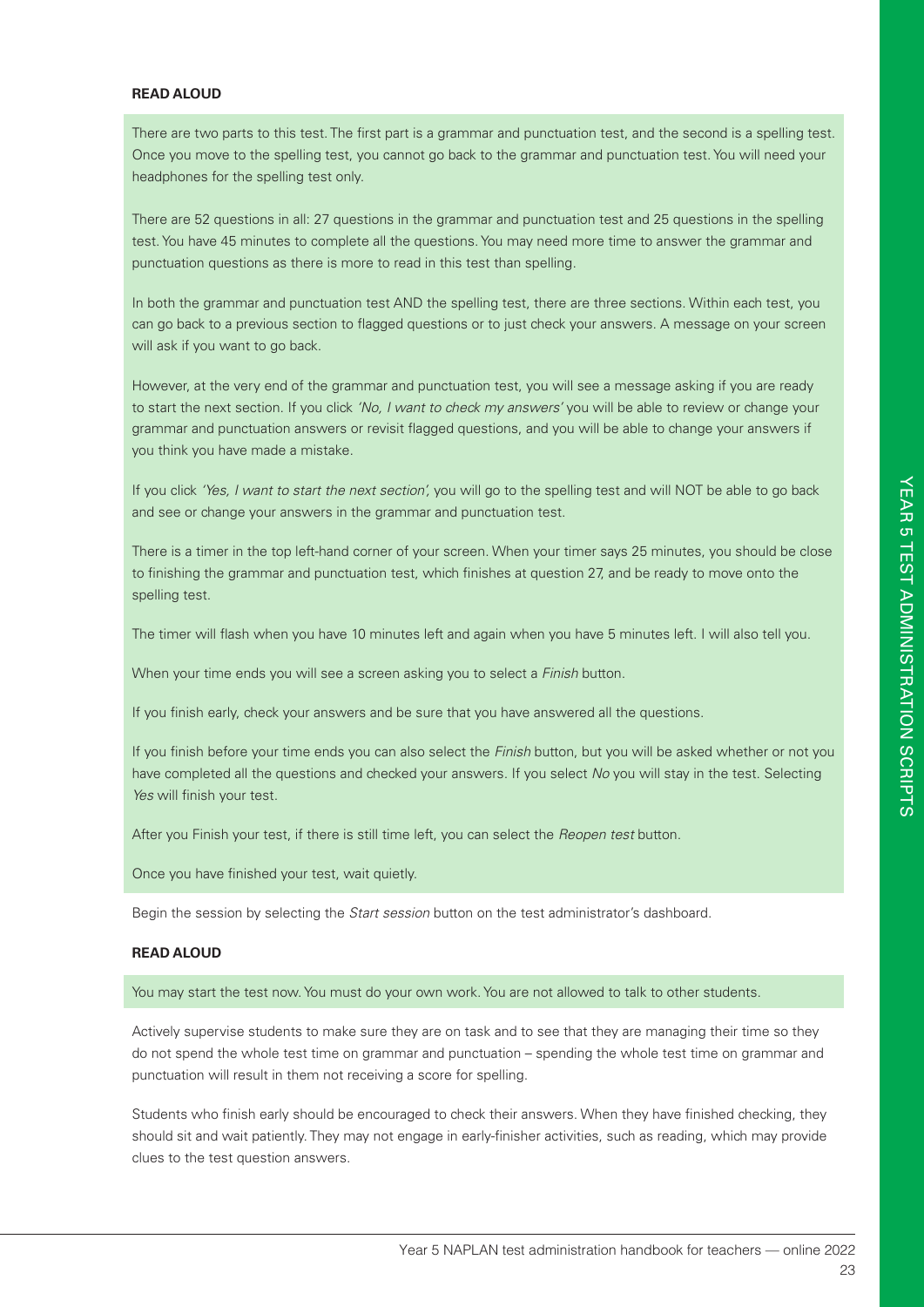If a whole class has checked their responses, selected *Finish*, then submitted their tests before the allocated time, you may use discretion in managing the test environment and finalising the test session.

#### **After 40 minutes, READ ALOUD**

You have about five minutes left to finish the test. If you have already finished, use this time to check that you have answered all the questions.

Be mindful of students who may have been granted extra time due to a disability adjustment or a disruption. Alert these students when they have five minutes of test time remaining.

When your dashboard shows that the time has expired for all students:

#### **READ ALOUD**

Thank you everyone. The conventions of language test is now finished.

If you have already finished your test, you should have a message confirming that it has been finished.

If you ran out of time to finish your test, you will now have a screen asking you to select *Finish*. Please select *Finish*.

Walk around and check that all students have finished their tests.

#### **READ ALOUD**

Leave your student session slip and working-out paper on your desk to be collected.

You should now all close the test browser.

Check that all students have closed the NAP locked down browser or, where appropriate, the unsecured browser.

**If any test attempt could not be finished because of a test disruption or a student has left the session due to illness or injury, you must not finish their test attempt or finalise the test session. You must inform the NAPLAN coordinator.**

If all test attempts have been finished, finalise the test session by selecting the *Finalise session* button on the test administrator's dashboard.

Collect all student session slips and all paper used during the tests. These must be returned to the NAPLAN coordinator, along with the TA session slips and any unused test codes, to be securely stored.

You will need to refer to *After the test* on page 12 to ensure you have met all requirements.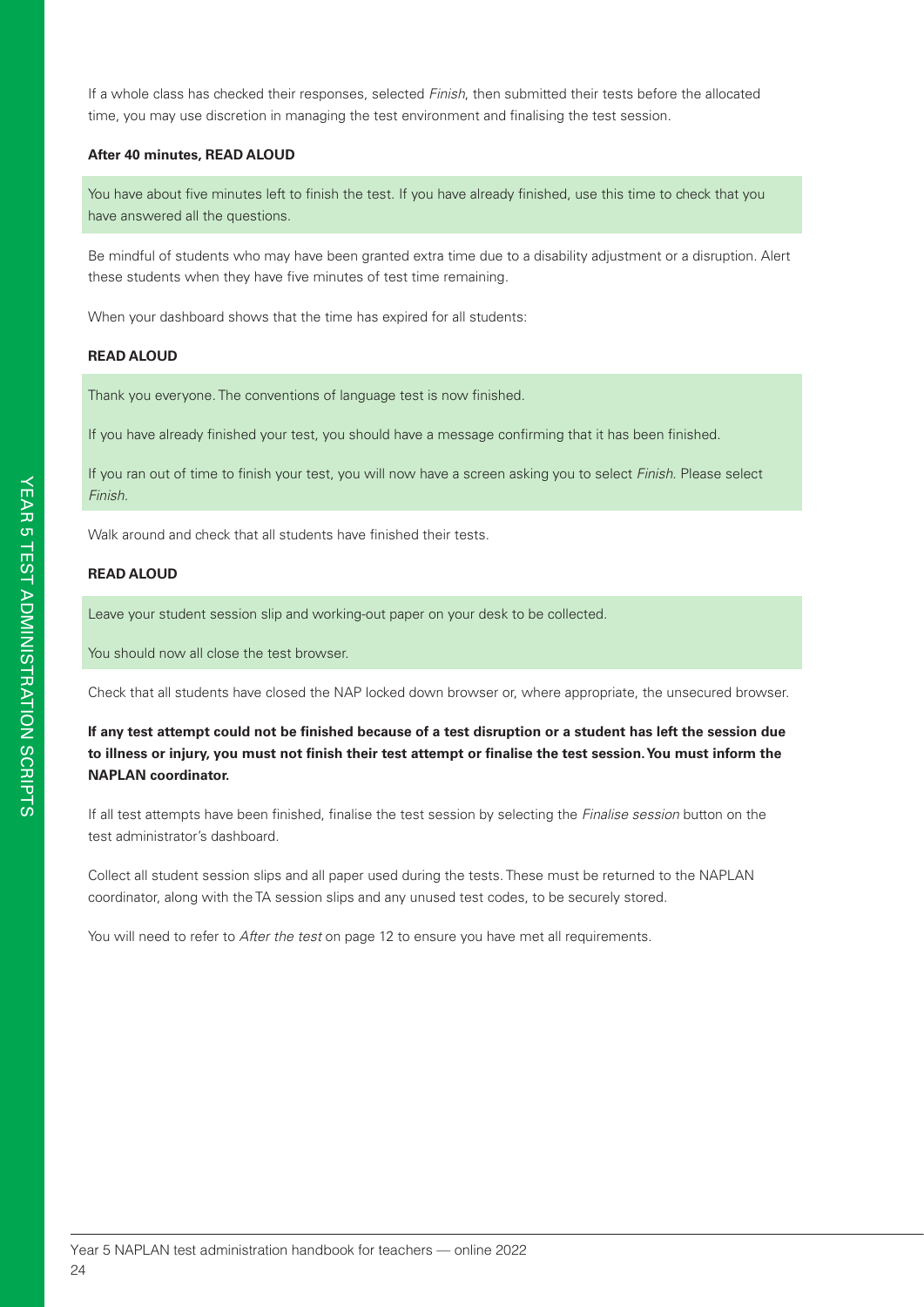#### **2.4 Numeracy test administration**

Ensure you have read Section 1 of this handbook and that all steps necessary to create a test session have been completed before attempting to administer the test.

Year 5 students will not have access to the online calculator during any part of this test.

#### *2.4.1 Materials required*

| Each student must have                               | The test administrator must have                              |  |
|------------------------------------------------------|---------------------------------------------------------------|--|
| a device that meets the technical specifications for | a device that meets the technical specifications for          |  |
| NAPLAN online                                        | NAPLAN online                                                 |  |
| their student session slip for this session          | this test administration handbook<br>$\bullet$                |  |
| a sheet of blank paper for working out               | the TA session slip (containing the test administrator        |  |
| a pen or pencil                                      | login details necessary for generating the test session       |  |
| headphones.                                          | code)                                                         |  |
|                                                      | a watch or clock                                              |  |
|                                                      | a board to display the test session code<br>٠                 |  |
|                                                      | a list of students allocated to the test session<br>$\bullet$ |  |
|                                                      | (including details of disability adjustments) and URL for     |  |
|                                                      | unsecured browser if necessary.                               |  |

#### *2.4.2 Creating the test session*

- 1. Open your browser and navigate to www.assessform.edu.au.
- 2. Login to NAPLAN 2022 using the TA session slip provided by the school NAPLAN coordinator. Select *Create new test session*.
- 3. The session code will be displayed at the top of your screen in a grey box.
- 4. Display the session code where students can see it, e.g. write it on the board the students will need it to enter the test session.

Note: some functions on the test administrator's dashboard will remain inactive until after students join the session and/or you start the session.

#### *2.4.3 Numeracy test administration script*

#### **READ ALOUD**

Today you will complete a numeracy test.

If you have any questions or you can't see what I describe on your screen, raise your hand and I will help you.

Remind students that if they experience technical issues (mouse, keyboard, monitor or device not working, questions not loading or questions flickering, screens freezing, etc.) that they should let you know straight away by raising their hand.

Go through the following steps with students, resolving any issues that may arise.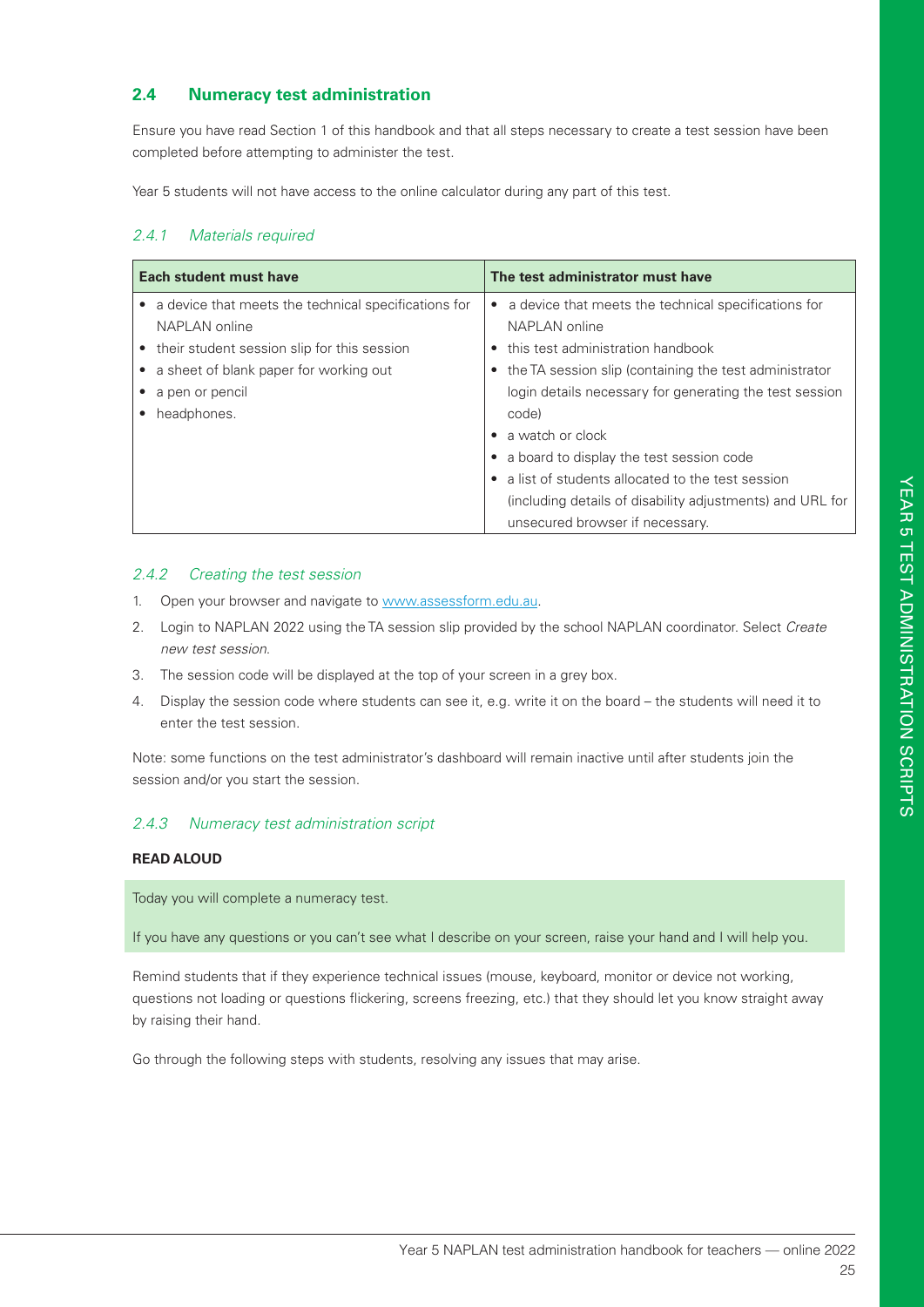Ask students to check that they have:

- their student code for the test on a piece of paper with their correct name
- a blank piece of paper, a pen or pencil and a set of headphones
- turned on their device
- plugged in their headphones
- adjusted their device volume to about three-quarters of its maximum level.

#### Ask students to:

- open the NAP locked down browser (students using an unsecured browser with DACs *AST* or *COL*, or their support person, should type the web address into the browser and select enter)
- select *NAPLAN 2022*.

Students will then see the audio check screen. For the numeracy test, students should:

- play the sound
- select *I can hear the sound on headphones* if they can hear the sound, or
- select *I can't hear the sound on headphones* if they can't hear the sound, and follow the instructions on the page.

Assist students with the disability adjustment code *AIA* if required. These students should select *I do not need to check my audio*.

Instruct students to:

- select *Start test*
- type the session code exactly as it appears on the board into the boxes, and then select *Next*
- type their student code into the boxes that appear and select *Next*
- check that their name, year and the test domain are correct, select *Yes* and wait.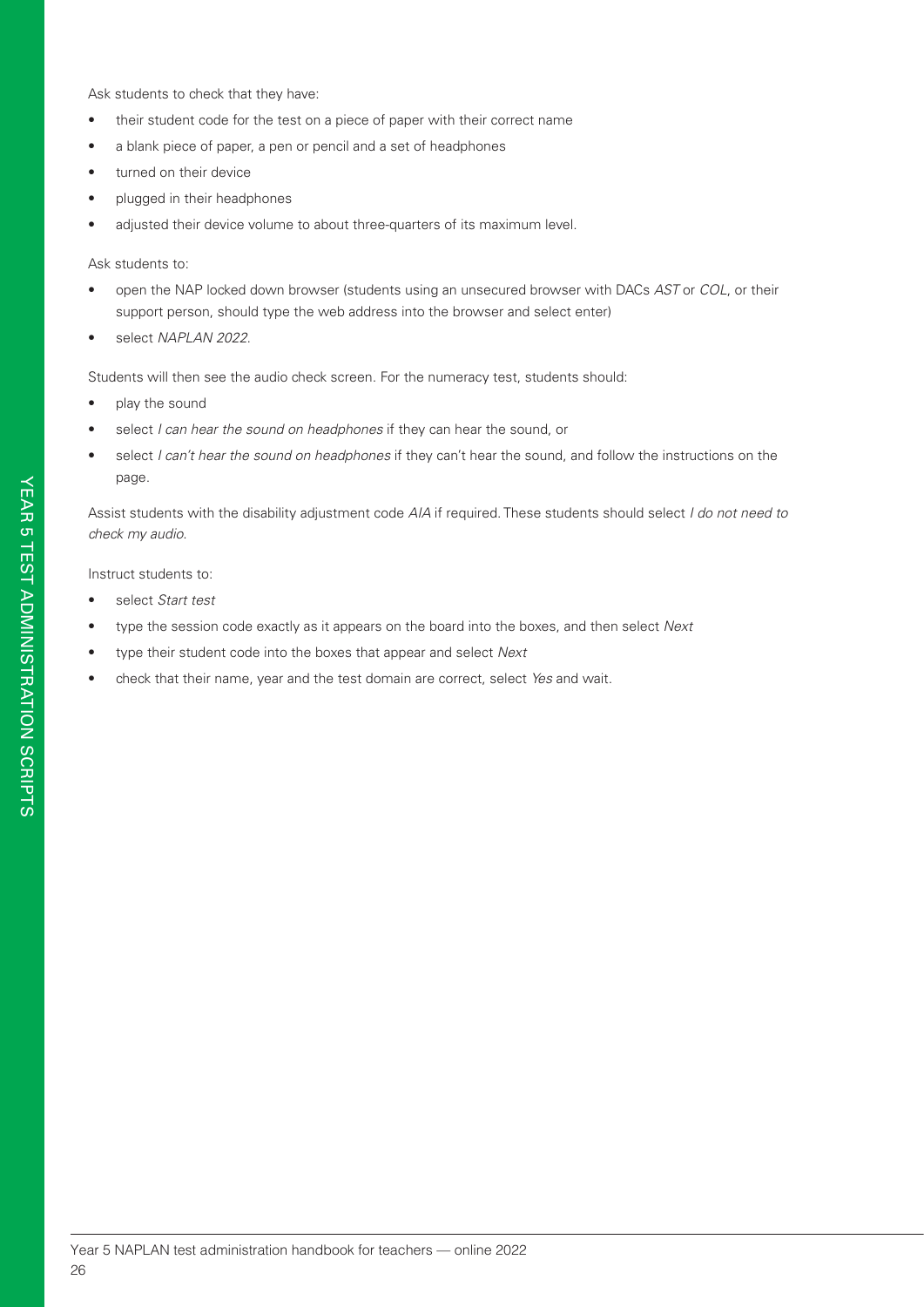#### **READ ALOUD**

In this test, you can select *Play* to have the questions read to you through your headphones. I can also read the questions to you, but I can't read numbers or symbols to you unless they are part of the text in the question. Also, I cannot explain the questions.

There are 42 questions in the numeracy test and you have 50 minutes to complete all the questions.

There are three sections in this test. At the end of each section you will see a message on your screen asking if you would like to review your answers before moving to the next section.

If you make a mistake, you can change your answer. If you find that a question is too hard for you, flag it and go on to the next one. If you have time, you can go back to flagged questions after you have finished the rest of the test.

There is a timer in the top left-hand corner of your screen. It will flash when you have 10 minutes left and again when you have five minutes left. I will also tell you. When your time ends you will see a screen asking you to select a *Finish* button.

If you finish early, check your answers and be sure that you have answered all the questions.

If you finish before your time ends you can also select the *Finish* button, but you will be asked whether or not you have completed all the questions and checked your answers. If you select *No* you will stay in the test. Selecting *Yes* will finish your test.

After you *Finish* your test, if there is still time left, you can select the *Reopen test* button to go back into the test.

Once you have finished your test, wait quietly.

Begin the session by selecting the *Start session* button on the test administrator's dashboard.

#### **READ ALOUD**

You may start the test now. You must do your own work. You are not allowed to talk to other students.

Actively supervise students to make sure they are on task.

If students ask you to read questions, you should encourage them to use the platform audio. However, you may read questions for them. **Ensure you are familiar with what may and may not be read** to students. Refer to section 1.3, particularly *Assisting students*, for details and examples.

Students who finish early should be encouraged to check their answers. When they have finished checking, they should sit and wait patiently. They may not engage in early-finisher activities, such as reading, which may provide clues to the test question answers.

If a whole class has checked their responses, selected *Finish*, then submitted their tests before the allocated time, you may use discretion in managing the test environment and finalising the test session.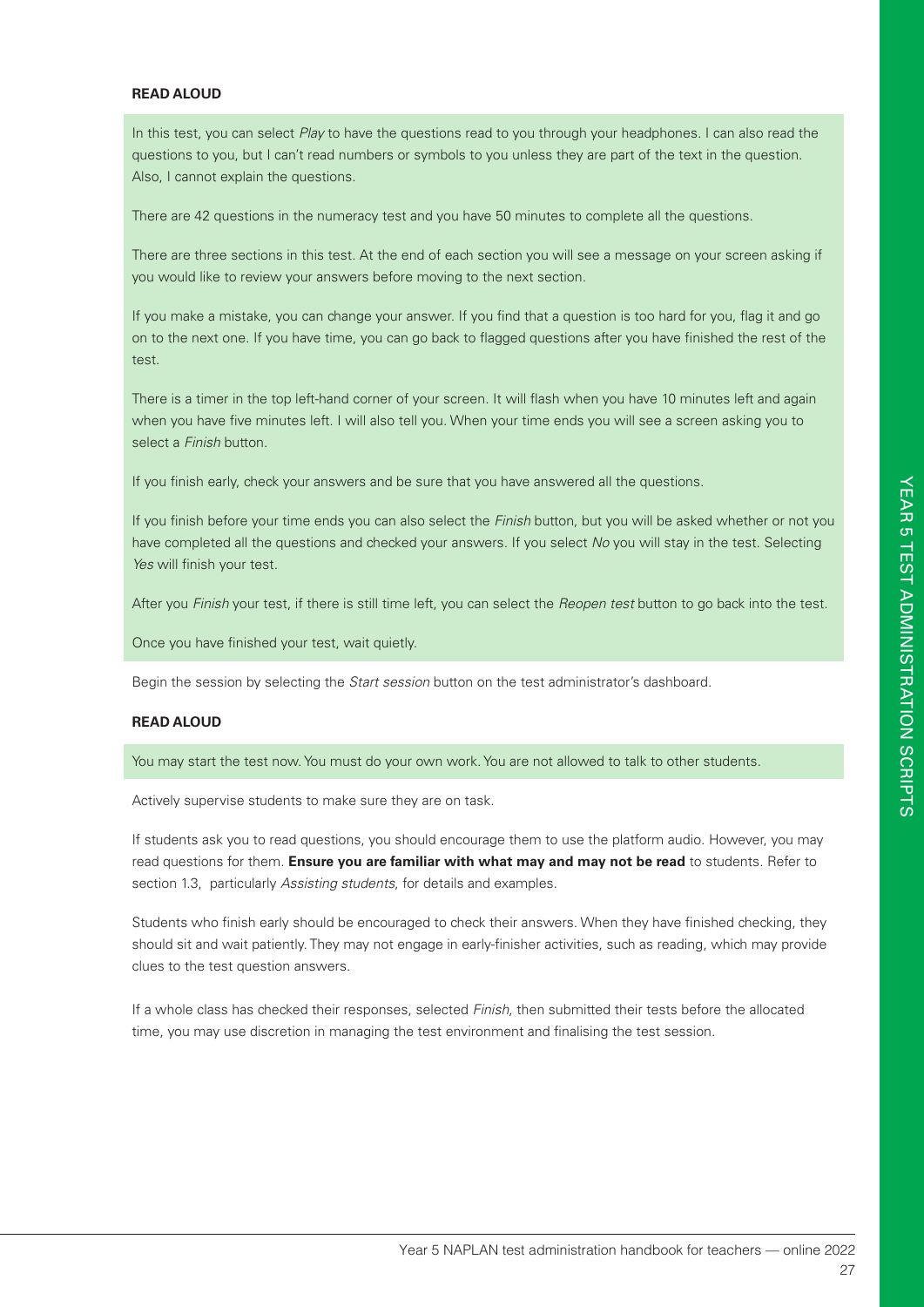#### **After 45 minutes, READ ALOUD**

You have about five minutes left to finish the test. If you have already finished, use this time to check that you have answered all the questions.

Be mindful of students who may have been granted extra time due to a disability adjustment or a disruption. Alert these students when they have five minutes of test time remaining.

When your dashboard shows that the time has expired for all students:

#### **READ ALOUD**

Thank you everyone. The numeracy test is now finished.

If you have already finished your test, you should have a message confirming that it has been finished.

If you ran out of time to finish your test, you will now have a screen asking you to select *Finish*. Please select *Finish*.

Walk around and check that all students have finished their tests.

#### **READ ALOUD**

Leave your student session slip and working-out paper on your desk to be collected.

You should now all close the test browser.

Check that all students have closed the NAP locked down browser or, where appropriate, the unsecured browser.

**If any test attempt could not be finished because of a test disruption or a student has left the session due to illness or injury, you must not finish their test attempt or finalise the test session. You must inform the NAPLAN coordinator.**

If all test attempts have been finished, finalise the test session by selecting the *Finalise session* button on the test administrator's dashboard.

Collect all student session slips and all paper used during the tests. These must be returned to the NAPLAN coordinator, along with the TA session slips and any unused test codes, to be securely stored.

You will need to refer to *After the test* on page 12 to ensure you have met all requirements.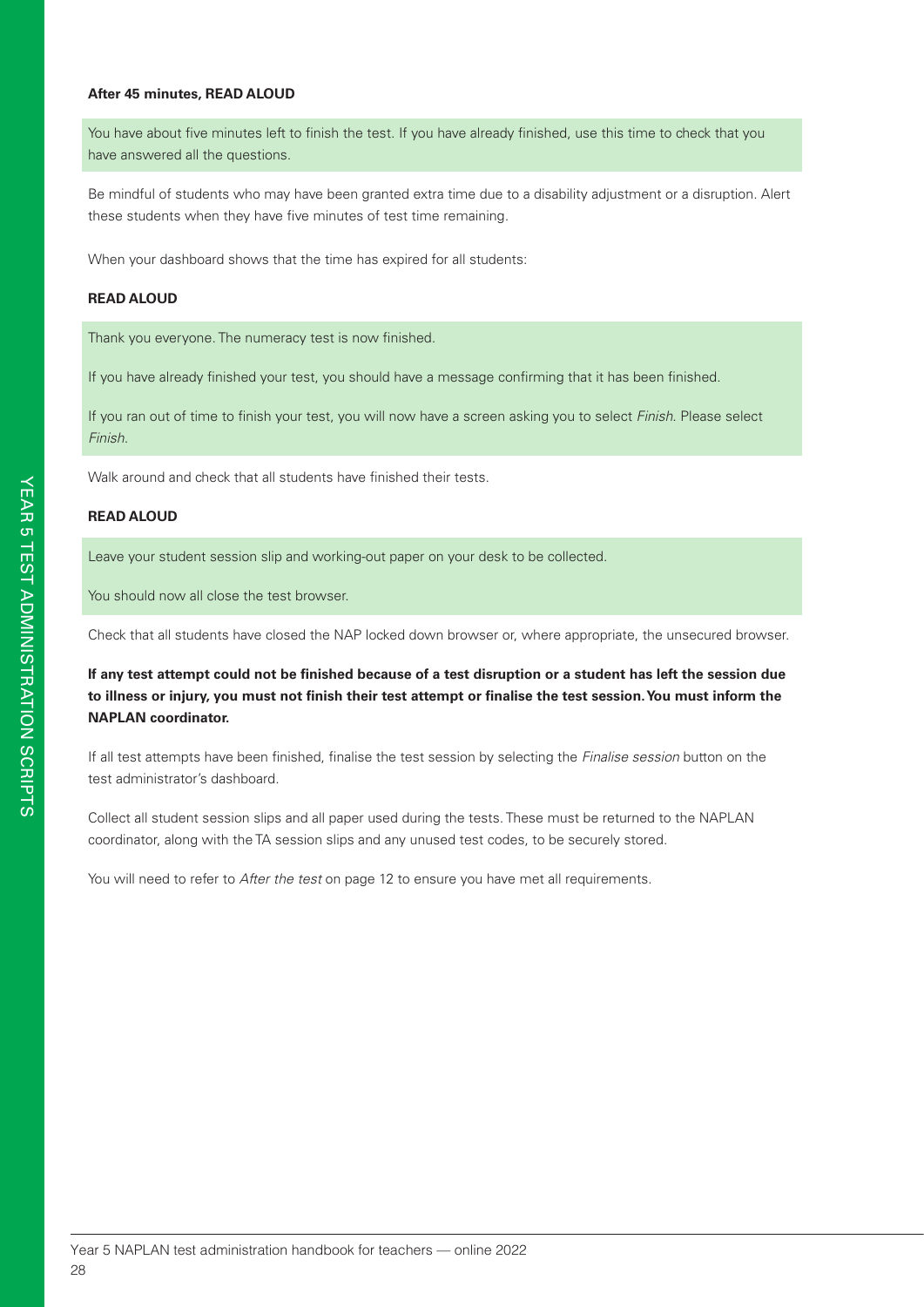# APPENDIX 1: DISABILITY ADJUSTMENT CODES

The following table shows the available disability adjustment codes (DAC), the online assessment platform adjustment, and the action required during the test session by test administrators.

| <b>DAC</b>                                                  | <b>Name</b>                                                        | <b>Online assessment</b><br>platform adjustment                                                  | <b>Action required by test administrator</b>                                                                                                                                                                                      |  |  |
|-------------------------------------------------------------|--------------------------------------------------------------------|--------------------------------------------------------------------------------------------------|-----------------------------------------------------------------------------------------------------------------------------------------------------------------------------------------------------------------------------------|--|--|
| <b>SUP</b>                                                  | NAPLAN support person                                              | No platform adjustment.<br>Domains applicable:<br>reading, conventions of<br>language, numeracy. | Arrange test environments so that                                                                                                                                                                                                 |  |  |
| <b>SCR</b>                                                  | Scribe                                                             | No platform adjustment.<br>Domain applicable:<br>writing only.                                   | students with these adjustments do not<br>disturb other students.                                                                                                                                                                 |  |  |
| OSS                                                         | Oral sign / support                                                | No platform adjustment.                                                                          |                                                                                                                                                                                                                                   |  |  |
| <b>RBK</b>                                                  | Rest break                                                         | No platform adjustment.                                                                          | Pause the student's test attempt when<br>it is time for them to take a break. Once<br>the student has returned from their rest<br>break, resume the test attempt. (See<br>Pausing an individual test attempt on<br>pages 9 - 10.) |  |  |
|                                                             | Adjustments providing extra time                                   |                                                                                                  |                                                                                                                                                                                                                                   |  |  |
| <b>ETA</b>                                                  | Extra time - one minute<br>for every six minutes of<br>test time   |                                                                                                  |                                                                                                                                                                                                                                   |  |  |
| <b>ETB</b>                                                  | Extra time - one minute<br>for every three minutes of<br>test time | Platform will automatically<br>calculate and add the<br>appropriate amount of extra              | Ensure that the time allowed for the<br>whole test session includes the total test<br>duration for students with extra time.                                                                                                      |  |  |
| <b>ETC</b>                                                  | Extra time - one minute<br>for every two minutes of<br>test time   | time to the student's test<br>timer.                                                             |                                                                                                                                                                                                                                   |  |  |
| <b>ETD</b>                                                  | Extra time - double total<br>test time                             |                                                                                                  |                                                                                                                                                                                                                                   |  |  |
| Adjustments allowing the locked down browser to be disabled |                                                                    |                                                                                                  |                                                                                                                                                                                                                                   |  |  |
|                                                             |                                                                    |                                                                                                  | Disable locked down browser to allow<br>setting manipulation (customised pointing<br>devices, keyboards, software access, etc.)                                                                                                   |  |  |
| AST                                                         | Assistive technology                                               | Locked down browser cannot<br>be used for these adjustments.                                     | Provide additional supervision to ensure<br>students who are not using the locked<br>down browser do not access prohibited<br>functionality, such as external websites or<br>calculators.                                         |  |  |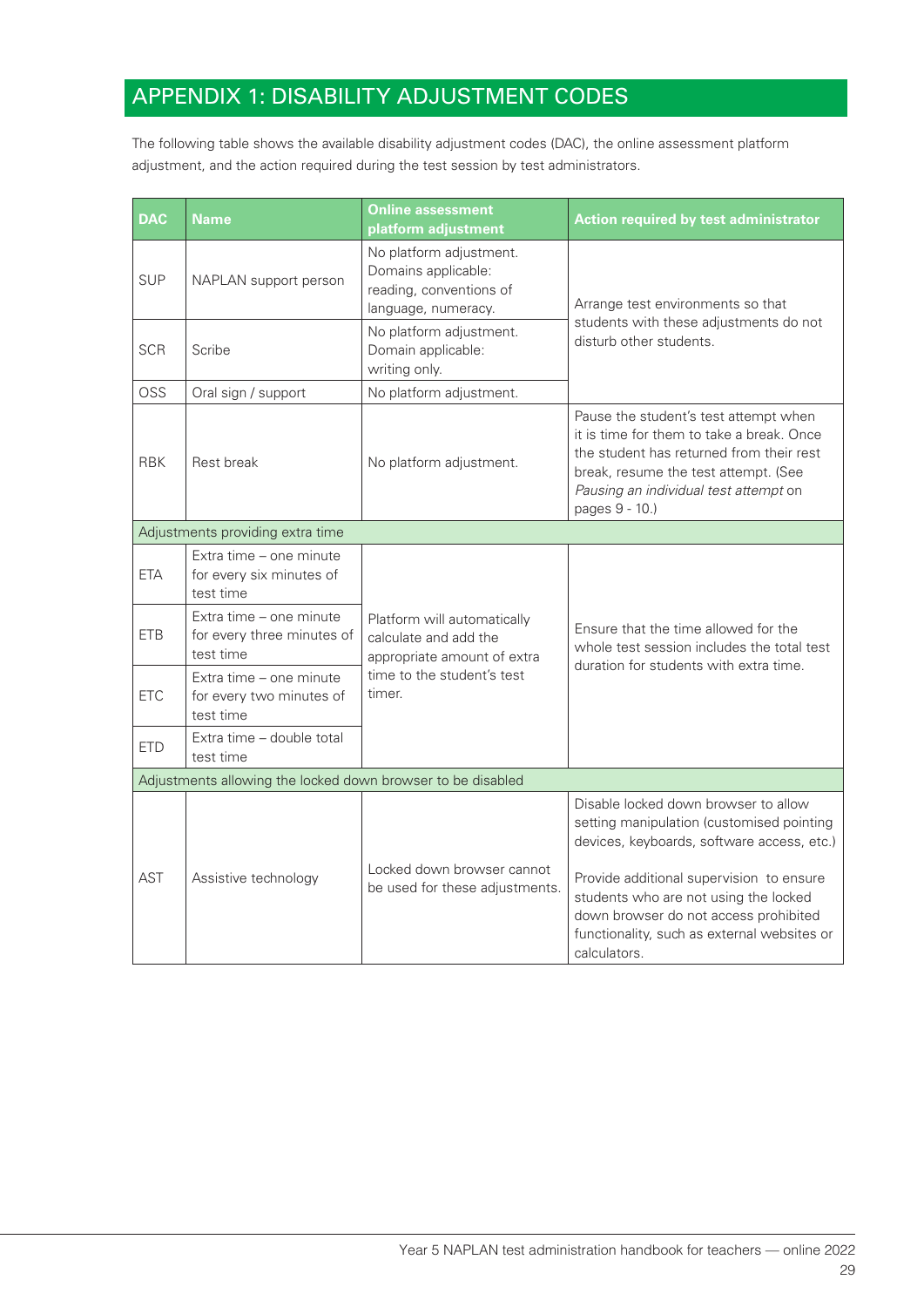| COL                                             | Colour contrast<br>modification                                                                                                       | Locked down browser cannot<br>be used for these adjustments.                          | Disable locked down browser to allow<br>student to adjust colour, contrast or<br>brightness settings on their device. This<br>includes setting screen to 'invert' in<br>conjunction with BNW to create white<br>text with black background.<br>Provide additional supervision to ensure<br>students who are not using the locked<br>down browser do not access prohibited<br>functionality, such as external websites or<br>calculators. |
|-------------------------------------------------|---------------------------------------------------------------------------------------------------------------------------------------|---------------------------------------------------------------------------------------|------------------------------------------------------------------------------------------------------------------------------------------------------------------------------------------------------------------------------------------------------------------------------------------------------------------------------------------------------------------------------------------------------------------------------------------|
| <b>DAC</b>                                      | <b>Name</b>                                                                                                                           | <b>Online assessment</b><br>platform adjustment                                       | <b>Action required by test administrator</b>                                                                                                                                                                                                                                                                                                                                                                                             |
| Adjustments through offline testing             |                                                                                                                                       |                                                                                       |                                                                                                                                                                                                                                                                                                                                                                                                                                          |
| <b>OFF</b>                                      | Braille, large print,<br>black and white master<br>hardcopy, electronic pdf<br>format                                                 | No platform adjustment.                                                               | Student will sit a paper-based version or<br>an electronic pdf version of the NAPLAN<br>paper tests.                                                                                                                                                                                                                                                                                                                                     |
| Adjustments providing alternative items         |                                                                                                                                       |                                                                                       |                                                                                                                                                                                                                                                                                                                                                                                                                                          |
| <b>AIA</b>                                      | Alternative items - audio                                                                                                             | Platform will swap audio items<br>for alternatives.                                   | None - the online assessment platform<br>will automatically substitute affected<br>items with appropriate alternative items.                                                                                                                                                                                                                                                                                                             |
| AIV                                             | Alternative items - visual                                                                                                            | Platform will swap visually<br>detailed items for alternatives.                       |                                                                                                                                                                                                                                                                                                                                                                                                                                          |
| Adjustments providing alternative colour themes |                                                                                                                                       |                                                                                       |                                                                                                                                                                                                                                                                                                                                                                                                                                          |
| <b>BNW</b>                                      | Black with white<br>background<br>(use with COL and<br>system settings to invert<br>colours for white text with<br>black background*) | Platform will use student's<br>preferred colour scheme<br>where defined for this DAC. | None - the platform will automatically<br>substitute student's chosen colour theme.<br>*Follow student's usual process to set up<br>screen inverting via device.                                                                                                                                                                                                                                                                         |
| <b>BNB</b>                                      | Black with blue<br>background                                                                                                         |                                                                                       |                                                                                                                                                                                                                                                                                                                                                                                                                                          |
| <b>BNL</b>                                      | Black with lilac<br>background                                                                                                        |                                                                                       |                                                                                                                                                                                                                                                                                                                                                                                                                                          |
| <b>BNG</b>                                      | Black with green<br>background                                                                                                        |                                                                                       |                                                                                                                                                                                                                                                                                                                                                                                                                                          |
| <b>BNY</b>                                      | Black with yellow<br>background                                                                                                       |                                                                                       |                                                                                                                                                                                                                                                                                                                                                                                                                                          |